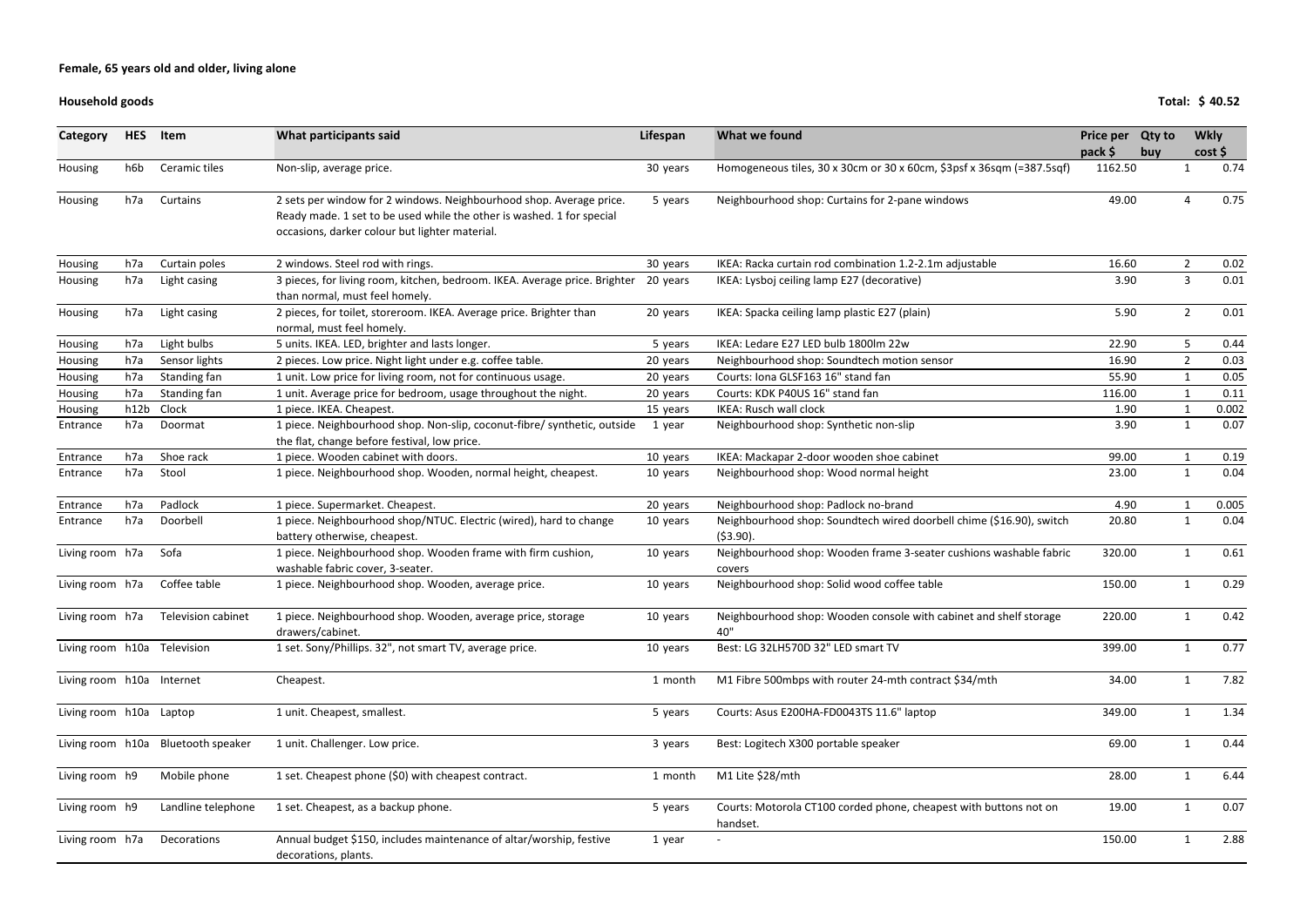| Category        | <b>HES</b> | Item                 | What participants said                                                                                       | Lifespan | What we found                                                       | Price per Qty to<br>$pack$ \$ | buy |                | <b>Wkly</b><br>cost |
|-----------------|------------|----------------------|--------------------------------------------------------------------------------------------------------------|----------|---------------------------------------------------------------------|-------------------------------|-----|----------------|---------------------|
| Living room h6b |            | Painting             | Repainting every 10 years                                                                                    | 10 years | Entire 2-room flat with Nippon paint                                | 600.00                        |     |                | 1.15                |
| Dining          | h7a        | Dining table and     | 1 piece. Neighbourhood shop. 4 seater, extendable to 6. Solid wood.                                          | 10 years | Neighbourhood shop: Extendable wooden table for 6 with 4 chairs, no | 399.00                        |     | $\mathbf{1}$   | 0.77                |
|                 |            | chairs               | Low price.                                                                                                   |          | cushion.                                                            |                               |     |                |                     |
| Dining          | h7a        | Plates (small)       | 3 pieces. Neighbourhood shop/Daiso. Ceramic.                                                                 | 5 years  | Daiso                                                               | 2.00                          |     | $\mathbf{3}$   | 0.02                |
| <b>Dining</b>   | h7a        | Plates (big)         | 3 pieces. Neighbourhood shop/Daiso. Ceramic.                                                                 | 5 years  | Daiso                                                               | 2.00                          |     | 3              | 0.02                |
| Dining          | h7a        | Bowls (rice)         | 2 pieces. Neighbourhood shop/Daiso. Ceramic.                                                                 | 5 years  | Daiso                                                               | 2.00                          |     | $\overline{2}$ | 0.02                |
| Dining          | h7a        | Bowls (soup)         | 2 pieces. Neighbourhood shop/Daiso. Ceramic.                                                                 | 5 years  | Daiso                                                               | 2.00                          |     | $\overline{2}$ | 0.02                |
| Dining          | h7a        | Sauce dishes         | 6 pieces. Japan Home/Daiso.                                                                                  | 5 years  | Daiso: Porcelain/melamine sauce dish                                | 2.00                          |     | 6              | 0.05                |
| Dining          | h7a        | Teaspoon             | 6 pieces. Neighbourhood shop                                                                                 | 7 years  | Neighbourhood shop: Stainless steel teaspoon                        | 0.80                          |     | 6              | 0.01                |
| <b>Dining</b>   | h7a        | Tablespoon           | 6 pieces. Neighbourhood shop                                                                                 | 7 years  | Neighbourhood shop: Stainless steel tablespoon                      | 1.50                          |     | 6              | 0.02                |
| Dining          | h7a        | Fork                 | 6 pieces. Neighbourhood shop                                                                                 | 7 years  | Neighbourhood shop: Stainless steel fork                            | 0.70                          |     | 6              | 0.01                |
| Dining          | h7a        | Soup spoon (chinese) | 6 pieces. Neighbourhood shop.                                                                                | 7 years  | Neighbourhood shop: Porcelain soup spoon                            | 0.80                          |     | 6              | 0.01                |
| Dining          | h7a        | Chopsticks           | 6 pairs. Neighbourhood shop                                                                                  | 7 years  | Neighbourhood shop: Wooden chopsticks set                           | 2.90                          |     |                | 0.01                |
| Dining          | h7a        | <b>Butter knife</b>  | 1 piece. NTUC/IKEA/neighbourhood shop. Low price.                                                            | 2 years  | Neighbourhood shop: Stainless steel butter knife                    | 2.40                          |     | $\mathbf 1$    | 0.02                |
| Dining          | h7a        | Mug                  | 2 pieces. NTUC/IKEA/neighbourhood shop. Low price.                                                           | 3 years  | IKEA: Porcelain mug 35cl                                            | 3.90                          |     | $\overline{2}$ | 0.05                |
| Dining          | h7a        | Glasses              | 6 pieces. Neighbourhood shop/IKEA.                                                                           | 3 years  | IKEA: 28cl glass                                                    | 1.90                          |     | 6              | 0.07                |
| Dining          | h7a        | Coaster              | 4 pieces. NTUC/IKEA/neighbourhood shop. For hot food. Low price.                                             | 2 years  | IKEA: AVSKILD cork coaster pack of 4                                | 0.90                          |     | $\mathbf{1}$   | 0.01                |
| Dining          | h7a        | Disposable plates    | 1 stack. NTUC. Buy when needed. Cheapest.                                                                    | 2 years  | NTUC: HOMEPROUD 7" disposable paper plates, set of 30.              | 2.30                          |     |                | 0.02                |
| Dining          | h7a        | Disposable cups      | 1 stack. NTUC. Buy when needed. Cheapest.                                                                    | 2 years  | NTUC: HOMEPROUD disposable cups clear, 20 pieces.                   | 1.80                          |     | -1             | 0.02                |
| Kitchen         | h7a        | Thermos flask        | 1 piece. NTUC/neighbourhood shop. Average price.                                                             | 2 years  | Neighbourhood shop: Thermos flask 1.6L                              | 29.90                         |     | $\mathbf 1$    | 0.29                |
| Kitchen         | h12b       | Clock                | 1 piece. Neighbourhood shop. Basic, cheapest.                                                                | 5 years  | Neighbourhood shop: Plastic wall clock                              | 7.90                          |     |                | 0.03                |
| Kitchen         | h7a        | Rice cooker          | 1 unit. NTUC/Best Denki/Courts/Giant. LG, Samsung. 4 cups capacity.<br>Average price.                        | 5 years  | Courts: PHILIPS 1L rice cooker                                      | 59.00                         |     | -1             | 0.23                |
| Kitchen         | h7a        | Electric kettle      | 1 unit. Neighbourhood shop/Courts/Audiohouse/Giant.                                                          | 3 years  | Courts: CORNELL electric kettle 1L                                  | 32.90                         |     | -1             | 0.21                |
| Kitchen         | h7a        | Blender              | 1 unit. Neighbourhood shop/Courts/Audiohouse/Giant.                                                          | 5 years  | Giant: TEFAL 1.5L blender 350W                                      | 39.90                         |     | $\mathbf 1$    | 0.15                |
| Kitchen         | h7a        | Oven toaster         | 1 unit. NTUC/Best Denki, about \$30, for toasting bread.                                                     | 15 years | Best Denki: MISTRAL oven toaster                                    | 39.00                         |     |                | 0.05                |
| Kitchen         | h7a        | Fridge               | 1 unit. Neighbourhood shop/Courts/Audiohouse/Giant. 200L,<br>LG/Panasonic/Mistubishi/Samsung, average price. | 10 years | Courts: PANASONIC 2 door fridge 205L                                | 489.00                        |     | $\mathbf{1}$   | 0.94                |
| Kitchen         | h7a        | Stove                | 1 unit. Courts/NTUC/Gain City. Average price, cheapest breaks down<br>very fast, not safe. 2-hob.            | 10 years | Gain City: EF GAS Hob-2 burner                                      | 379.00                        |     | 1              | 0.73                |
| Kitchen         | h7a        | Pot                  | 1 piece. Neighbourhood shop. Large size, average price.                                                      | 20 years | Neighbourhood shop: ZEBRA cooking pot "22 high body"                | 51.90                         |     |                | 0.05                |
| Kitchen         | h7a        | Pot                  | 1 piece. Neighbourhood shop. Small size, average price.                                                      | 20 years | Neighbourhood shop: ZEBRA cooking pot "20 high body"                | 43.90                         |     |                | 0.04                |
| Kitchen         | h7a        | Wok                  | 1 piece. Neighbourhood shop. Average price.                                                                  | 20 years | Neighbourhood shop: Black wok medium                                | 13.90                         |     |                | 0.01                |
| Kitchen         | h7a        | Wok lid              | 1 piece. Neighbourhood shop. Average price.                                                                  | 20 years | Neighbourhood shop: Medium stainless steel wok lid                  | 6.50                          |     |                | 0.01                |
| Kitchen         | h7a        | Frying pan           | 1 piece. Small-sized. Low price.                                                                             | 2 years  | IKEA: KAVALKAD 24cm frying pan                                      | 5.90                          |     |                | 0.06                |
| Kitchen         | h7a        | Steam rack           | 1 piece. Neighbourhood shop. Average price.                                                                  | 20 years | Neighbourhood shop: Stainless steel steamer rack                    | 5.00                          |     |                | 0.005               |
| Kitchen         | h7a        | Spatula/turner       | 2 pieces. One wooden (stir fry vegetables), one silicone (fry fish,                                          | 10 years | Neighbourhood shop: Spatula/turner wooden/silicone                  | 3.90                          |     | $\overline{2}$ | 0.01                |
|                 |            |                      | omelette). Low price.                                                                                        |          |                                                                     |                               |     |                |                     |
| Kitchen         | h7a        | Ladle                | 1 piece. For soup. Low price.                                                                                | 5 years  | Neighbourhood shop: Stainless steel ladle large                     | 2.20                          |     |                | 0.01                |
| Kitchen         | h7a        | Rice scoop           | 1 piece.                                                                                                     | 10 years | Neighbourhood shop: Plastic rice scoop                              | 1.60                          |     |                | 0.003               |
| Kitchen         | h7a        | Knife (large)        | 1 piece. Neighbourhood shop.                                                                                 | 5 years  | Neighbourhood shop: Knife 7.5"                                      | 7.40                          |     |                | 0.03                |
| Kitchen         | h7a        | Knife (small)        | 1 piece. Neighbourhood shop.                                                                                 | 5 years  | Neighbourhood shop: Knife 3.5"                                      | 3.00                          |     |                | 0.01                |
| Kitchen         | h7a        | Cleaver ("chopper")  | 1 piece. Neighbourhood shop. Average price.                                                                  | 5 years  | Neighbourhood shop: 8.5" cleaver                                    | 13.00                         |     | 1              | 0.05                |
| Kitchen         | h7a        | Knife sharpener      | 1 piece. Low price.                                                                                          | 10 years | Neighbourhood shop: Sharpening stone                                | 3.90                          |     |                | 0.01                |
|                 |            |                      |                                                                                                              |          |                                                                     |                               |     |                |                     |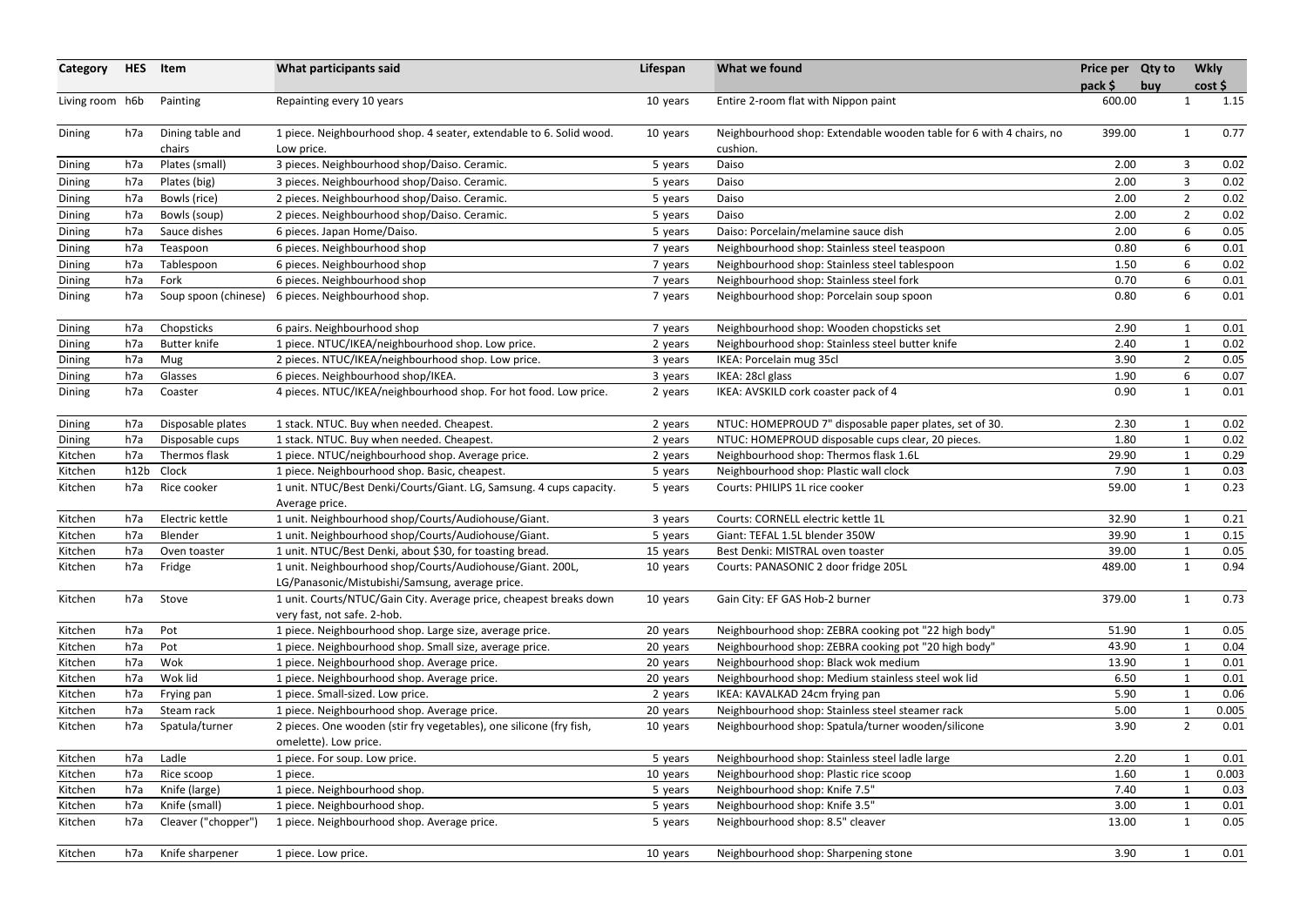| Category             | <b>HES</b> | Item                        | What participants said                                                                                                     | Lifespan | What we found                                                                                    | Price per Qty to  |     |                | <b>Wkly</b>  |
|----------------------|------------|-----------------------------|----------------------------------------------------------------------------------------------------------------------------|----------|--------------------------------------------------------------------------------------------------|-------------------|-----|----------------|--------------|
| Kitchen              | h7a        | Peeler                      | 1 piece. Low price.                                                                                                        | 5 years  | Neighbourhood shop: Peeler                                                                       | $pack$ \$<br>1.90 | buy |                | cost<br>0.01 |
| Kitchen              | h7a        | Chopping board              | 2 pieces. Neighbourhood shop. Wooden, separate boards for uncooked<br>food and others, for hygiene.                        | 2 years  | Neighbourhood shop: Wooden chopping board A4 size                                                | 10.90             |     | $\overline{2}$ | 0.21         |
| Kitchen              | h7a        | Tongs                       | 1 pair. Neighbourhood shop. Average                                                                                        | 5 years  | Neighbourhood shop: Aluminium tongs                                                              | 1.50              |     |                | 0.01         |
| Kitchen              | h7a        | Can opener                  | 1 piece. Neighbourhood shop. Average price                                                                                 | 5 years  | Neighbourhood shop: Can opener                                                                   | 3.90              |     | $\mathbf 1$    | 0.01         |
| Kitchen              | h7a        | Kitchen scissors            | 1 pair. Neighbourhood shop. Average                                                                                        | 5 years  | Neighbourhood shop: Kitchen scissors                                                             | 9.90              |     |                | 0.04         |
| Kitchen              | h7a        | Colander                    | 1 piece. IKEA/NTUC. Low price.                                                                                             | 5 years  | Neighbourhood shop: Plastic bowl and colander set                                                | 6.90              |     |                | 0.03         |
| Kitchen              | h7a        | Potholder gloves            | 1 pair. Low price.                                                                                                         | 2 years  | Neighbourhood shop: Kitchen mittens                                                              | 2.00              |     | $\mathbf{1}$   | 0.02         |
| Kitchen              | h7a        | Plastic container           | 1 set. IKEA. 15 in a set. Low price.                                                                                       | 3 years  | IKEA: PRUTA food container set of 17                                                             | 5.90              |     |                | 0.04         |
| Kitchen              | h7b        | Hand/dish towels            | 4 pieces. Neighbourhood shop/Giant. Cheapest                                                                               | 6 months | Giant: SIMPLY WIPE kitchen hand towel 27 x 41cm, pack of 4                                       | 2.90              |     | -1             | 0.11         |
| Kitchen              | h7b        | Wiping cloth                | 2 pieces. Neighbourhood shop/Giant. Cheapest.                                                                              | 6 months | Giant: 6pc kitchen towels 28 x 40cm                                                              | 3.00              |     | $\mathbf{1}$   | 0.12         |
| Kitchen              | h7b        | Dishwashing liquid          | 1 pack. Neighbourhood shop/Giant. Mama Lemon, may come in packs of<br>3, cheapest.                                         | 9 months | Giant: MAMA LEMON dishwashing liquid refill, pack of 3, 600ml each.                              | 4.15              |     | 1              | 0.11         |
| Kitchen              | h7b        | Sponge                      | 1 piece. Neighbourhood shop/Giant. Comes in pack. Cheapest.                                                                | 6 months | Neighbourhood shop: Kitchen cleaner sponge, pack of 6.                                           | 1.50              |     |                | 0.06         |
| Kitchen              | h7a        | Dustbin                     | 1 piece. Neighbourhood shop/Giant. Plastic pedal bin, cheapest.                                                            | 2 years  | Neighbourhood shop: Plastic bin with lid and pedal                                               | 9.90              |     | $\mathbf{1}$   | 0.09         |
| Kitchen              | h7a        | Dish drying rack            | 1 piece. Neighbourhood shop. Stainless steel.                                                                              | 10 years | Neighbourhood shop: Stainless steel drainer                                                      | 9.90              |     |                | 0.02         |
| Laundry/<br>cleaning | h7a        | Washing machine             | 1 unit. Courts/Big Box, LG. 7kg, topload, laundry once a week, average<br>price.                                           | 7 years  | Courts: LG 7.5kg topload, T2175VSPW, 3 ticks water efficiency.                                   | 429.00            |     | $\mathbf{1}$   | 1.18         |
| Laundry/<br>cleaning | h7a        | Iron                        | 1 unit. Neighbourhood shop. Steam iron, most clothes do not require<br>ironing now, cheapest.                              | 10 years | Not available at neighbourhood shop. Courts: Tefal Steam Iron FV1320<br>Virtuo 1400W             | 29.90             |     | -1             | 0.06         |
| Laundry/<br>cleaning | h7a        | Ironing board               | 1 piece. Neighbourhood shop. Cheapest might collapse on her, low<br>price.                                                 | 10 years | Neighbourhood shop: Small ironing board, low price.                                              | 20.90             |     | -1             | 0.04         |
| Laundry/<br>cleaning | h7a        | Ironing board cover         | 1 piece. Neighbourhood shop. Change once a year as it turns yellow.<br>Cheapest.                                           | 5 years  | Neighbourhood shop: Ironing board cover cotton                                                   | 4.50              |     | -1             | 0.02         |
| Laundry/<br>cleaning | h7a        | Drying rack                 | Neighbourhood shop, low priced. Poles are too heavy and dangerous,<br>drying rack preferred to poles because safer to use. | 5 years  | Neighbourhood shop: Foldable drying rack for clothes                                             | 21.90             |     | $\mathbf 1$    | 0.08         |
| Laundry/<br>cleaning | h7a        | Pegs (big)                  | 12 pieces. Neighbourhood shop. Plastic, cheapest.                                                                          | 10 years | Neighbourhood shop: Big clothes pegs 12pc                                                        | 1.50              |     | $\mathbf 1$    | 0.003        |
| Laundry/<br>cleaning | h7a        | Pegs (small)                | 12 pieces. Neighbourhood shop. Plastic, cheapest.                                                                          | 10 years | Neighbourhood shop: Small plastic pegs 20pc                                                      | 1.90              |     |                | 0.004        |
| Laundry/<br>cleaning | h7a        | Hangers                     | 30 pieces. Neighbourhood shop, cheapest.                                                                                   | 10 years | Neighbourhood shop: Plastic clothes hangers 5pc bundle                                           | 1.90              |     | 6              | 0.02         |
| Laundry/<br>cleaning | h7b        | Detergent                   | 1 pack. TOP/Grease. Laundry once a week. 5kg pack, no need for<br>softener.                                                | 4 months | NTUC: TOP detergent powder 5kg                                                                   | 13.55             |     | $\mathbf{1}$   | 0.78         |
| Laundry/<br>cleaning | h7a        | Laundry net                 | 1 piece. Neighbourhood shop. 1 big, cheapest.                                                                              | 10 years | Neighbourhood shop: Laundry net 50cm x 60cm                                                      | 1.50              |     | $\mathbf{1}$   | 0.003        |
| Laundry/<br>cleaning | h7a        | Laundry net                 | 1 piece. Neighbourhood shop. 1 small, cheapest.                                                                            | 10 years | Neighbourhood shop: Laundry net 30cm x 40cm                                                      | 1.00              |     |                | 0.002        |
| Laundry/<br>cleaning | h7a        | Laundry basket              | 1 piece. IKEA/neighbourhood shop. Plastic, foldable, cheapest.                                                             | 10 years | Neighbourhood shop: Collapsible laundry basket 40cm x 40cm x 80cm                                | 3.30              |     | $\mathbf 1$    | 0.01         |
| Laundry/<br>cleaning | h7a        | "Magic clean"<br>duster/mop | 1 unit. Neighbourhood shop. For dust on floor, windows, cheapest.                                                          | 10 years | Magic Clean brand not available at neighbourhood shop. C-Fresh brand,<br>similar to Magic Clean. | 3.90              |     | $\mathbf{1}$   | 0.01         |
| Laundry/<br>cleaning | h7b        | "Magic clean" wipes         | 2 packs. Neighbourhood shop. Dry and wet wipes, cheapest.                                                                  | 4 months | Neighbourhood shop: C-Fresh wipes 20 pieces                                                      | 1.00              |     | $\overline{2}$ | 0.12         |
| Laundry/<br>cleaning | h7a        | Pail                        | 1 piece. Neighbourhood shop. Big, plastic, cheapest.                                                                       | 5 years  | Neighbourhood shop: Plastic pail                                                                 | 5.50              |     |                | 0.02         |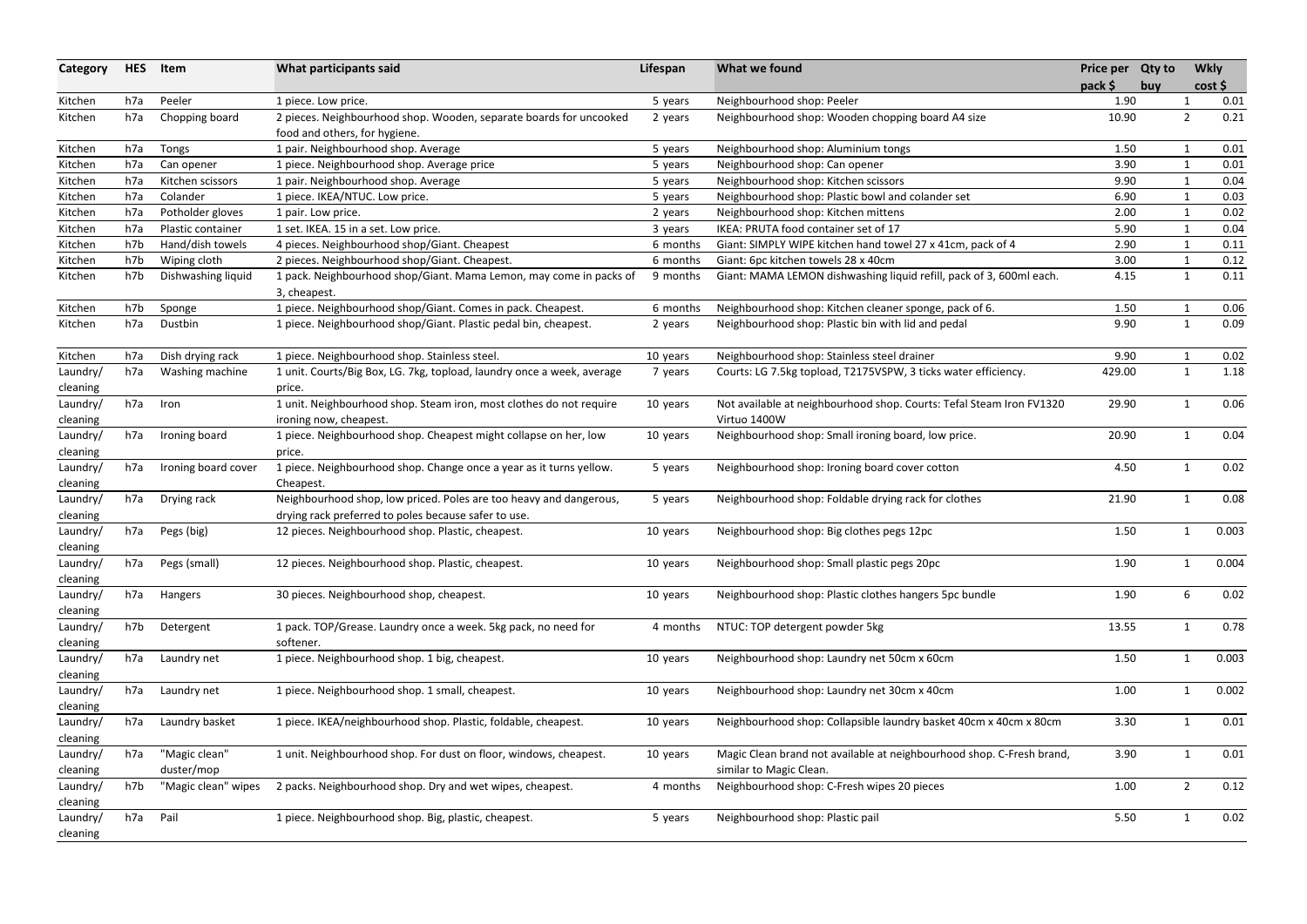| Category             | <b>HES</b> | Item                                   | What participants said                                                                                                                     | Lifespan | What we found                                                                                                                          | Price per Qty to<br>pack \$ | buy |                | <b>Wkly</b><br>cost |
|----------------------|------------|----------------------------------------|--------------------------------------------------------------------------------------------------------------------------------------------|----------|----------------------------------------------------------------------------------------------------------------------------------------|-----------------------------|-----|----------------|---------------------|
| Laundry/<br>cleaning | h7a        | Broom                                  | 1 piece, handle only. Neighbourhood shop.                                                                                                  | 10 years | Neighbourhood shop: Broom handle only                                                                                                  | 1.50                        |     | -1             | 0.003               |
| Laundry/             | h7a        | Hard bristle broom                     | 1 piece. Neighbourhood shop. For cleaning toilet.                                                                                          | 1 year   | Neighbourhood shop: Hard bristle broom head                                                                                            | 3.20                        |     | -1             | 0.06                |
| cleaning<br>Laundry/ | h7a        | head<br>Soft bristle broom             | 1 piece. Neighbourhood shop.                                                                                                               | 1 year   | Neighbourhood shop: Soft plastic bristles broom head                                                                                   | 3.50                        |     | $\mathbf 1$    | 0.07                |
| cleaning             |            | head                                   |                                                                                                                                            |          |                                                                                                                                        |                             |     |                |                     |
| Laundry/             | h7a        | Dustpan                                | 1 unit. Neighbourhood shop. Cheapest                                                                                                       | 10 years | Neighbourhood shop: Dustpan with tall handle                                                                                           | 3.20                        |     | -1             | 0.01                |
| cleaning             |            |                                        |                                                                                                                                            |          |                                                                                                                                        |                             |     |                |                     |
| Laundry/             | h7b        | Floor cleaner                          | 1 bottle. Neighbourhood shop. Cheapest.                                                                                                    | 4 months | NTUC: Fairprice M Purpose Disinfectant Floor Cleaner 2L                                                                                | 4.00                        |     | $\mathbf 1$    | 0.23                |
| cleaning             |            |                                        |                                                                                                                                            |          |                                                                                                                                        |                             |     |                |                     |
| Laundry/             | h7b        | Vim/CIF                                | 1 bottle. Neighbourhood shop. Mostly used for kitchen, can be used to                                                                      | 3 months | NTUC: CIF Cream Cleanser 500ml                                                                                                         | 1.90                        |     | -1             | 0.15                |
| cleaning             |            |                                        | clean toilet and sink too.                                                                                                                 |          |                                                                                                                                        |                             |     |                |                     |
| Laundry/             | h7b        | Surface cleaning                       | 6 pieces. Neighbourhood shop. Cheapest.                                                                                                    | 1 year   | Neighbourhood shop: Microfibre wiping cloths 3pc pack                                                                                  | 1.90                        |     | $\overline{2}$ | 0.07                |
| cleaning             |            | cloths                                 |                                                                                                                                            |          |                                                                                                                                        |                             |     |                |                     |
| Laundry/             | h7b        | <b>Tissue</b>                          | 1 pack of 5 boxes. Neighbourhood shop. 2-ply, cheapest.                                                                                    | 3 months | NTUC: Fairprice Facial Tissue 5 boxes pack                                                                                             | 3.95                        |     | $\mathbf{1}$   | 0.30                |
| cleaning             |            |                                        |                                                                                                                                            |          |                                                                                                                                        |                             |     |                |                     |
| Bathroom             | h7a        | Non-slip tiles, grab<br>bars and ramps | Might be pre-installed in the flat by HDB/Town council                                                                                     | 20 years | Available through HDB EASE scheme. Residents of 2-room flexi flat pay<br>\$125 for slip resistant bathroom tiles, ramps and grab bars. | 125.00                      |     |                | 0.12                |
| Bathroom             | h7a        | Heater                                 | Heater and shower set, 1 unit. Neighbourhood shop. Low price.                                                                              | 10 years | Gain City: PANASONIC Shower and heater set DH3DL2S T0011679                                                                            | 102.00                      |     |                | 0.20                |
| Bathroom             | h7a        | <b>Bidet</b>                           | 1 piece                                                                                                                                    | 5 years  | Neighbourhood shop: Bidet spray                                                                                                        | 18.90                       |     |                | 0.07                |
| Bathroom             | h7a        | Cabinet with mirror                    | 1 unit. Neighbourhood shop. Plastic. Cheapest.                                                                                             | 10 years | Not available at neighbourhood shop. IKEA: LILLÅNGEN Mirror cabinet                                                                    | 55.00                       |     | 1              | 0.11                |
|                      |            |                                        |                                                                                                                                            |          | with 1 door, black-brown.                                                                                                              |                             |     |                |                     |
| Bathroom             | h7a        | Soap caddy                             | 1 piece. Neighbourhood shop. Plastic. Low price.                                                                                           | 2 years  | Neighbourhood shop: Suction plastic caddy holding up to 2kg                                                                            | 3.90                        |     |                | 0.04                |
| Bathroom             | h7a        | Towel rail                             | 1 piece. Hardware shop. Metal. Cheapest.                                                                                                   | 20 years | Neighbourhood shop: Metal towel rail                                                                                                   | 10.90                       |     | $\mathbf 1$    | 0.01                |
| Bathroom             | h7a        | Towel hooks                            | 1 pack of 4. Hardware shop. Metal. Cheapest.                                                                                               | 10 years | Neighbourhood shop: Metal rail with hooks to place over door edge                                                                      | 1.00                        |     | -1             | 0.002               |
| Bathroom             | h7a        | Toilet brush                           | 1 unit. Neighbourhood shop. Cheapest.                                                                                                      | 1 year   | Neighbourhood shop: Toilet plastic brush and holder                                                                                    | 1.90                        |     |                | 0.04                |
| Bathroom             | h7b        | Toilet cleaner                         | 1 bottle. Neighbourhood shop. Can be bleach. Average price.                                                                                | 4 months | NTUC: Mr Muscle toilet cleaner 500ml                                                                                                   | 3.05                        |     |                | 0.18                |
| Bathroom             | h7a        |                                        | Non-slip mat (outside 1 piece. Neighbourhood shop. Non-slip.                                                                               | 1 year   | Neighbourhood shop: Non-slip mat woven                                                                                                 | 6.90                        |     | 1              | 0.13                |
|                      |            | bathroom)                              |                                                                                                                                            |          |                                                                                                                                        |                             |     |                |                     |
| Bathroom             | h7a        | Toilet paper holder                    | 1 unit. Average price.                                                                                                                     | 20 years | Neighbourhood shop: Plastic toilet paper holder                                                                                        | 4.90                        |     |                | 0.005               |
| Bedroom              | h7a        | Bed                                    | 1 piece. Neighbourhood shop, Courts. Queen size. Average price.                                                                            | 10 years | Neighbourhood shop: Max Coil Summer Island divan set with mattress<br>queen size                                                       | 999.00                      |     | $\mathbf 1$    | 1.92                |
| Bedroom              | h7a        | Mattress                               | 1 piece. Firm. Average price.                                                                                                              | 10 years | (with bed)                                                                                                                             | 0.00                        |     | $\mathbf 0$    | 0.00                |
| Bedroom              | h7a        | Mattress protector                     | 1 piece. Courts/IKEA/Gain City. More comfortable, prevent staining,<br>average price.                                                      | 5 years  | IKEA: Parlmalva mattress protector 150x200                                                                                             | 39.90                       |     | $\mathbf{1}$   | 0.15                |
| Bedroom              | h7a        | Pillow                                 | 2 pieces. Courts/NTUC/Neighbourhood shop. Average price.                                                                                   | 2 years  | NTUC: Cocoro bamboo memory foam                                                                                                        | 29.90                       |     |                | 0.57                |
| Bedroom              | h7a        | <b>Bolster</b>                         | 1 piece. Courts/NTUC/Neighbourhood shop. Average price.                                                                                    | 2 years  | NTUC: Domus Down Touch Hotel Collection                                                                                                | 29.90                       |     |                | 0.29                |
| Bedroom              | h7a        | Blanket                                | 2 pieces. Courts/NTUC/Neighbourhood shop. Although Singapore<br>weather is warm, still need a blanket in case of sickness. Cotton, average | 5 years  | Neighbourhood shop: Cotton blanket                                                                                                     | 20.90                       |     | $\overline{2}$ | 0.16                |
| Bedroom              | h7a        | <b>Bedsheets</b>                       | price.<br>2 sets. Courts/IKEA. One to use while the other is being dried, average<br>price.                                                | 2 years  | Queen size not available at neighbourhood shop. NTUC: Sleepilux queen<br>with 2 pillow and 1 bolster cases                             | 31.90                       |     | $\overline{2}$ | 0.61                |
| Bedroom              | h7a        | Bedside table                          | 1 unit. Neighbourhood shop/IKEA. Wooden, cheapest.                                                                                         | 10 years | IKEA: Rast wooden bedside table, 2 shelves.                                                                                            | 14.90                       |     |                | 0.03                |
| Bedroom              | h7a        | Table lamp                             | 1 unit. Neighbourhood shop/IKEA. Cheapest.                                                                                                 | 10 years | IKEA: Tvars table lamp                                                                                                                 | 3.90                        |     |                | 0.01                |
|                      |            |                                        |                                                                                                                                            |          |                                                                                                                                        |                             |     |                |                     |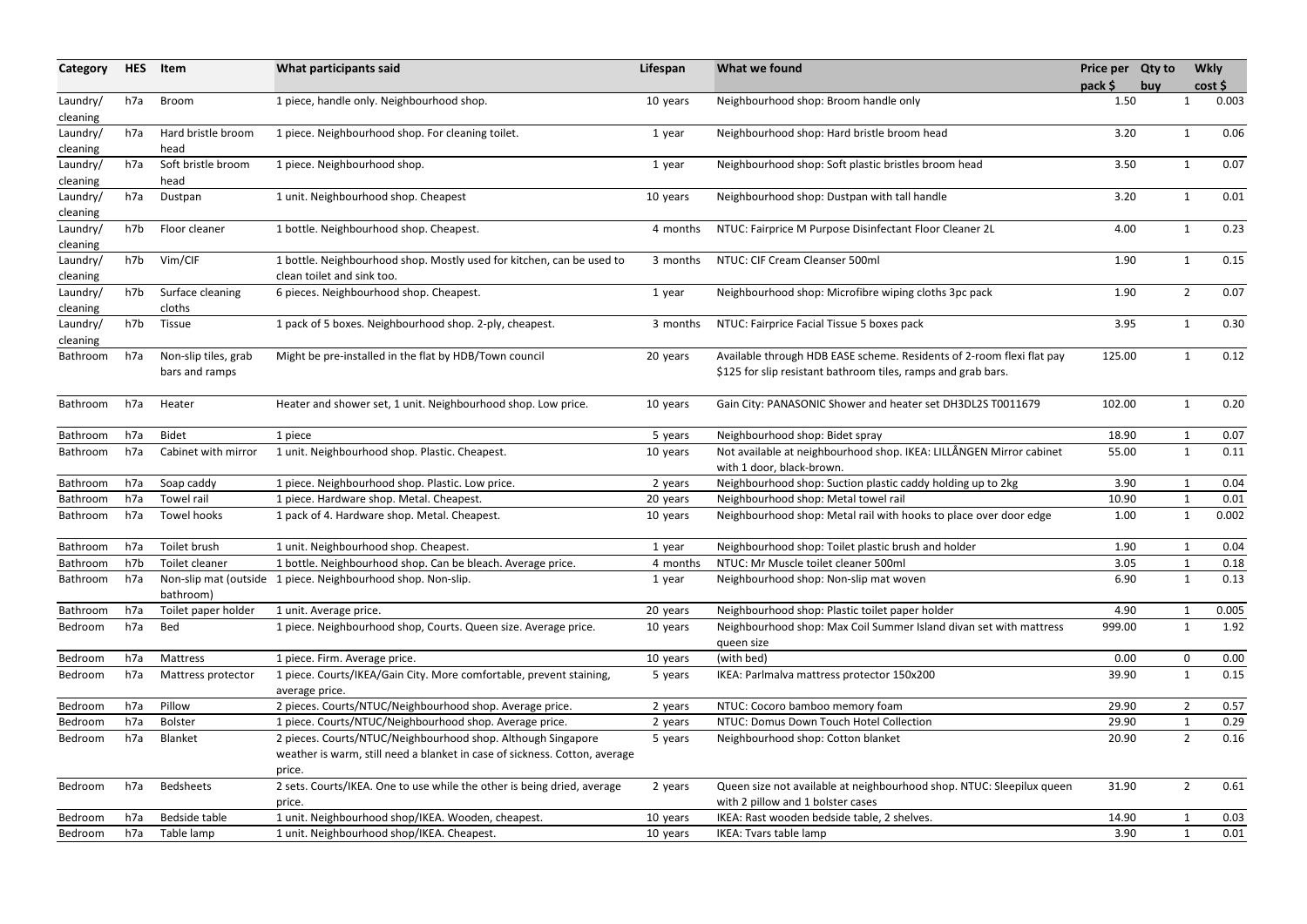| Category      | <b>HES</b> | Item                     | What participants said                                                                                       | Lifespan | What we found                                                                                                                                                                                                     | <b>Price per</b> | <b>Qty to</b> | <b>Wkly</b> |       |
|---------------|------------|--------------------------|--------------------------------------------------------------------------------------------------------------|----------|-------------------------------------------------------------------------------------------------------------------------------------------------------------------------------------------------------------------|------------------|---------------|-------------|-------|
|               |            |                          |                                                                                                              |          |                                                                                                                                                                                                                   | pack \$          | buy           | cost        |       |
| Bedroom       | h7a        | Wardrobe                 | 1 unit. IKEA/Courts. Wooden, 2-door wardrobe, 4 drawers, with full                                           | 10 years | Neighbourhood shop: Wooden wardrobe 2-door with drawers and                                                                                                                                                       | 160.00           |               |             | 0.31  |
|               |            |                          | length mirror, cheapest.                                                                                     |          | mirror inside (IKEA: More expensive and with either drawers or mirror<br>only)                                                                                                                                    |                  |               |             |       |
| Storeroom     | h7a        | Shelves                  | 1 unit. Neighbourhood shop. Steel, to keep newspapers, cheapest.                                             | 5 years  | Not available at neighbourhood shop. IKEA: Hyllis steel shelving unit 60 x<br>140cm 4-tier                                                                                                                        | 19.90            |               |             | 0.08  |
| Storeroom     | h7a        | Ladder                   | 1 unit. Neighbourhood shop. 4-step, must be secure, low price.                                               | 20 years | Neighbourhood shop: 3 step + platform ladder                                                                                                                                                                      | 42.90            |               |             | 0.04  |
| Storeroom h7a |            | Stools                   | 4 pieces. Neighbourhood shop. Stackable/foldable, no back, light, plastic,<br>like in coffee shop, cheapest. | 15 years | Neighbourhood shop: Stackable plastic stool no back                                                                                                                                                               | 8.90             |               |             | 0.05  |
| Storeroom     | h10a       | Gardening tools          | 1 set.                                                                                                       | 3 years  | Neighbourhood shop: Plastic pot and tray \$2.20 x 3 sets, 1 spray bottle<br>\$1.                                                                                                                                  | 7.60             |               |             | 0.05  |
| Storeroom h7a |            | <b>Basic toolbox</b>     | 1 box. Neighbourhood shop.                                                                                   | 20 years | IKEA: Fixa 17-piece toolset with hammer, spanner, pliers, screwdriver<br>and bits, Allen keys, bradawl.                                                                                                           | 14.90            |               |             | 0.01  |
| Storeroom     | h7b        | Fire extinguisher        | 1 unit.                                                                                                      | 3 years  | Neighbourhood shop: 16oz extinguisher                                                                                                                                                                             | 43.90            |               |             | 0.28  |
| Storeroom     | h7b        | WD40 multipurpose<br>oil | 1 bottle. Neighbourhood shop.                                                                                | 1 year   | Neighbourhood shop: WD40 100ml                                                                                                                                                                                    | 3.50             |               |             | 0.07  |
| Storeroom     | h7b        | Insecticide              | 1 bottle. Neighbourhood shop. Cheapest.                                                                      | 1 year   | Neighbourhood shop: Shieldtox 270ml                                                                                                                                                                               | 4.90             |               |             | 0.09  |
| Storeroom     | h4a        | Sewing kit               | 1 piece. Neighbourhood shop. Cheapest.                                                                       | 10 years | Neighbourhood shop: Needle set \$0.50, pack of 4 rolls of white thread<br>\$0.50.                                                                                                                                 | 1.00             |               |             | 0.002 |
| Storeroom     |            | h10b Stationery          | 1 set, includes pens, scissors, glue.                                                                        | 3 year   | Neighbourhood shop: Pack of 4 pens \$1, scissors \$1, UHU stick glue<br>\$1.90, sticky tape \$1, masking tape \$1, box of 12 x 2B pencils \$1.80, box<br>cutter \$1, pencil sharpener \$1, A4 writing pad \$1.05. | 10.75            |               |             | 0.07  |
| Storeroom h7b |            | Repairs, DIY             | Annual budget \$100                                                                                          | 1 year   |                                                                                                                                                                                                                   | 100.00           |               |             | 1.92  |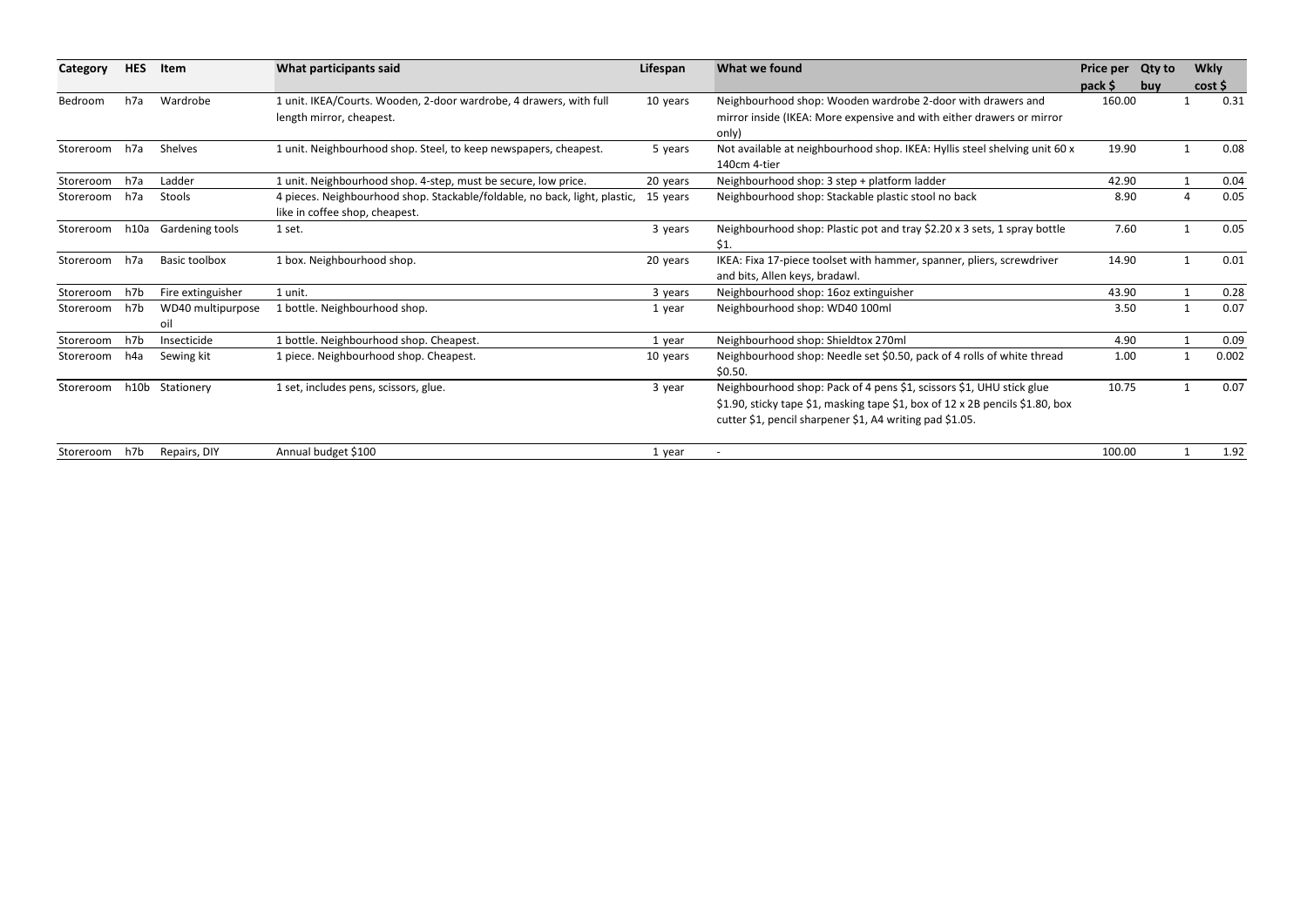#### **Personal**

**goods Total: \$ 23.87**

| Category          | <b>HES</b> | Item                    | What participants said                                                 | Lifespan   | What we found                                                     | Price per Qty to |                | <b>Wkly</b> |      |
|-------------------|------------|-------------------------|------------------------------------------------------------------------|------------|-------------------------------------------------------------------|------------------|----------------|-------------|------|
|                   |            |                         |                                                                        |            |                                                                   | pack \$<br>buy   |                | cost        |      |
| Bathroom          |            | h12a Face towels        | Buy in a set of towels, with face, hand and body towels. Neighbourhood | 1 year     | Towel sets not found in neighbourhood shop: Neighbourhood shop:   | 3.00             | $\overline{2}$ |             | 0.12 |
|                   |            |                         | shop, low price.                                                       |            | Face towel                                                        |                  |                |             |      |
| Bathroom          |            | h12a Hand towels        | Buy in a set of towels, with face, hand and body towels. Neighbourhood | 1 year     | Towel sets not found in neighbourhood shop: Neighbourhood shop:   | 4.00             | $\overline{2}$ |             | 0.15 |
|                   |            |                         | shop, low price.                                                       |            | Hand towel                                                        |                  |                |             |      |
| Bathroom          |            | h12a Bath towels        | Buy in a set of towels, with face, hand and body towels. Neighbourhood | 1 year     | Towel sets not found in neighbourhood shop: Neighbourhood shop:   | 7.90             | $\overline{2}$ |             | 0.30 |
|                   |            |                         | shop, low price.                                                       |            | <b>Bath towel</b>                                                 |                  |                |             |      |
| Bathroom          | h12a       | Toilet rolls            | 1 roll per week. Neighbourhood shop/NTUC. Average price.               | 12 weeks   | NTUC: Beautex Premium bathroom tissues 12-roll pack               | 5.95             |                |             | 0.50 |
| <b>Toiletries</b> | h12a       | Shower cream            | 1 bottle. NTUC/Guardian. Average price.                                | 4 months   | NTUC: Lux shower cream 950ml                                      | 8.90             | -1             |             | 0.51 |
| Toiletries        | h12a       | Shampoo                 | 1 bottle. NTUC/Guardian. Average price.                                | 4 months   | Neighbourhood shop: Dove 680ml                                    | 7.95             |                |             | 0.46 |
| <b>Toiletries</b> |            | h12a Hair conditioner   | 1 bottle. NTUC/Guardian. Average price.                                | 3 months   | Guardian: Dove conditioner 480ml                                  | 7.70             |                |             | 0.59 |
| Toiletries        |            | h12a Shower cap         | 1 piece. Neighbourhood shop. Cheapest. Change monthly, for hygiene.    | 1 month    | Neighbourhood shop: Shower cap                                    | 1.90             | $\mathbf{1}$   |             | 0.44 |
|                   |            |                         |                                                                        |            |                                                                   |                  |                |             |      |
| <b>Toiletries</b> |            | h12a Toothpaste         | 1 tube. Neighbourhood shop. Cheapest.                                  | 9 months   | NTUC: Colgate Dental 175g 3-pc pack                               | 6.40             | 1              |             | 0.16 |
| Toiletries        | h12a       | Toothbrush              | 1 piece. Neighbourhood shop/Giant. Low price. Change every 3 months.   | 9 months   | Giant: Systema 3-pack Gum Care toothbrushes                       | 7.90             | $\mathbf{1}$   |             | 0.20 |
|                   |            |                         |                                                                        |            |                                                                   |                  |                |             |      |
| Toiletries        |            | h12a Mouthwash          | 1 bottle. Neighbourhood shop, branded.                                 | 2 months   | NTUC: Listerine antiseptic mouthwash 250ml                        | 4.50             | -1             |             | 0.52 |
| Toiletries        |            | h12a Dental floss       | 1 tube. NTUC/Guardian. Average price.                                  | 6 months   | Guardian: Housebrand dental floss mint 60m                        | 2.35             |                |             | 0.09 |
| <b>Toiletries</b> |            | h12a Hairbrush          | 1 piece. Neighbourhood shop, average price.                            | 5 years    | Neighbourhood shop: Plastic hair brush                            | 4.90             | -1             |             | 0.02 |
| Toiletries        |            | h12a Hairclips          | 2 clips. 1 hair clip might not be enough.                              | 1 year     | Neighbourhood shop: Hair clips pack of 4                          | 1.90             |                |             | 0.04 |
| Toiletries        |            | h12a Hairdryer          | 1 unit. Neighbourhood shop. Low price. Cheapest might take very long   | 10 years   | No hairdryer at neighbourhood shop. Courts: Tefal hairdryer 1800W | 29.90            | 1              |             | 0.06 |
|                   |            |                         | due to low heat, arm might ache.                                       |            |                                                                   |                  |                |             |      |
| Toiletries        |            | h12a Hair spray         | 1 bottle. NTUC/Guardian. Average price. Mdm M will have "Bad Hair      | 3 months   | Watsons: Lucido-L Designing Air Hairspray (Super Hard) 200ml      | 9.20             | -1             |             | 0.71 |
|                   |            |                         | Day" if she does not have this.                                        |            |                                                                   |                  |                |             |      |
| Toiletries        |            | h12a Hair dye           | 1 bottle. NTUC/Guardian. Average price. DIY dyeing at home in between  | 6 months   | Guardian: Revlon Colour Silk Hair Colour                          | 9.90             | 1              |             | 0.38 |
|                   |            |                         | salon visits will help save money.                                     |            |                                                                   |                  |                |             |      |
| Toiletries        |            | h12a Facial cleanser    | 1 bottle. NTUC/Guardian. For sensitive skin. Average price.            | 3 months   | Guardian: Neutrogena Pure Mild Facial Cleanser 174ml              | 11.25            | $\mathbf{1}$   |             | 0.86 |
| Toiletries        | h12a       | <b>Facial toner</b>     | 1 bottle.                                                              | 3 months   | Guardian: Neutrogena Alcohol-Free Toner 200ml                     | 11.00            | 1              |             | 0.84 |
| Toiletries        | h12a       | Moisturizer (face)      | 1 bottle. Guardian/Watsons/Unity. 2-in-1 facial moisturiser and        | 6 months   | Guardian: Nivea Moisturising Sunscreen Lotion SPF 30+ 125 ml      | 16.30            | 1              |             | 0.63 |
|                   |            |                         | sunblock. Average price.                                               |            |                                                                   |                  |                |             |      |
| Toiletries        |            | h12a Moisturizer (body) | 1 bottle. Average price.                                               | 6 months   | Guardian: Jergens Moisturiser 400ml                               | 8.90             |                |             | 0.34 |
| <b>Toiletries</b> | h12a       | Face powder             | 1 piece. Average price.                                                | 6 months   | Guardian: Maybeline Clear Smooth Pressed Powder                   | 15.90            |                |             | 0.61 |
|                   | h12a       | Eyebrow pencil          |                                                                        |            | Guardian: Maybeline Fashion Brow Cream Pencil                     | 9.90             |                |             | 0.38 |
| Toiletries        | h12a       |                         | 1 piece. Average price.                                                | 6 months   |                                                                   | 11.90            |                |             |      |
| Toiletries        |            | Lipstick                | 1 piece. Average price.                                                | 6 months   | Guardian: SilyGirl Moisture Rich Lipcolour                        |                  |                |             | 0.46 |
| Toiletries        | h12a       | Perfume                 | 1 bottle. Body Shop/Watsons/Guardian.                                  | 1 year     | Body Shop: Eau De Toilette 30ml                                   | 22.90            |                |             | 0.44 |
| Personal          |            | h12a Haircut            | 1 visit. Neighbourhood salon. For trimming. Cheapest.                  | 1.5 months | Neighbourhood salon                                               | 10.00            | 1              |             | 1.53 |
| Care              |            |                         |                                                                        |            |                                                                   |                  |                |             |      |
| Personal          |            | h12a Hair perm          | Neighbourhood salon                                                    | 6 months   | Neighbourhood shop: Perm, mid-point price.                        | 80.00            | 1              |             | 3.07 |
| care              |            |                         |                                                                        |            |                                                                   |                  |                |             |      |
| Personal          |            | h12a Hair colour        | Neighbourhood salon                                                    | 6 months   | Neighbourhood shop: Hair colour                                   | 60.00            | 1              |             | 2.30 |
| care              |            |                         |                                                                        |            |                                                                   |                  |                |             |      |
| Personal          |            | h12a Handcream          | 1 tube, low price.                                                     | 3 months   | Guardian: Vaseline Healthy Hand and Nail Mosturizing Lotion 85ml  | 5.40             | 1              |             | 0.41 |
| care              |            |                         |                                                                        |            |                                                                   |                  |                |             |      |
| Personal          |            | h12a Eye drops          | 1 bottle. Optrex, use every day. Partipants said 3 months but eyedrops | 1 month    | Guardian: Optrex eyedrops 10ml                                    | 5.95             | -1             |             | 1.37 |
| care              |            |                         | can only last 1 month max.                                             |            |                                                                   |                  |                |             |      |

**pack \$ Qty to Wkly buy cost \$** rhood shop: 3.00 2 0.12 i rhood shop: 4.00 2 0.15 i rhood shop: 7.90 2 0.30 10 dryer 1800W 29.90 1 0.06 Designing Air Hairspray (Super Hard) 200ml 9.20 1 0.71 Colour Silk Hair Colour 9.90 1 0.38 a Moisturising Sunscreen Lotion SPF 30+ 125 ml 16.30 1 0.63 Optrex eyedrops 10ml 5.95 1 1.37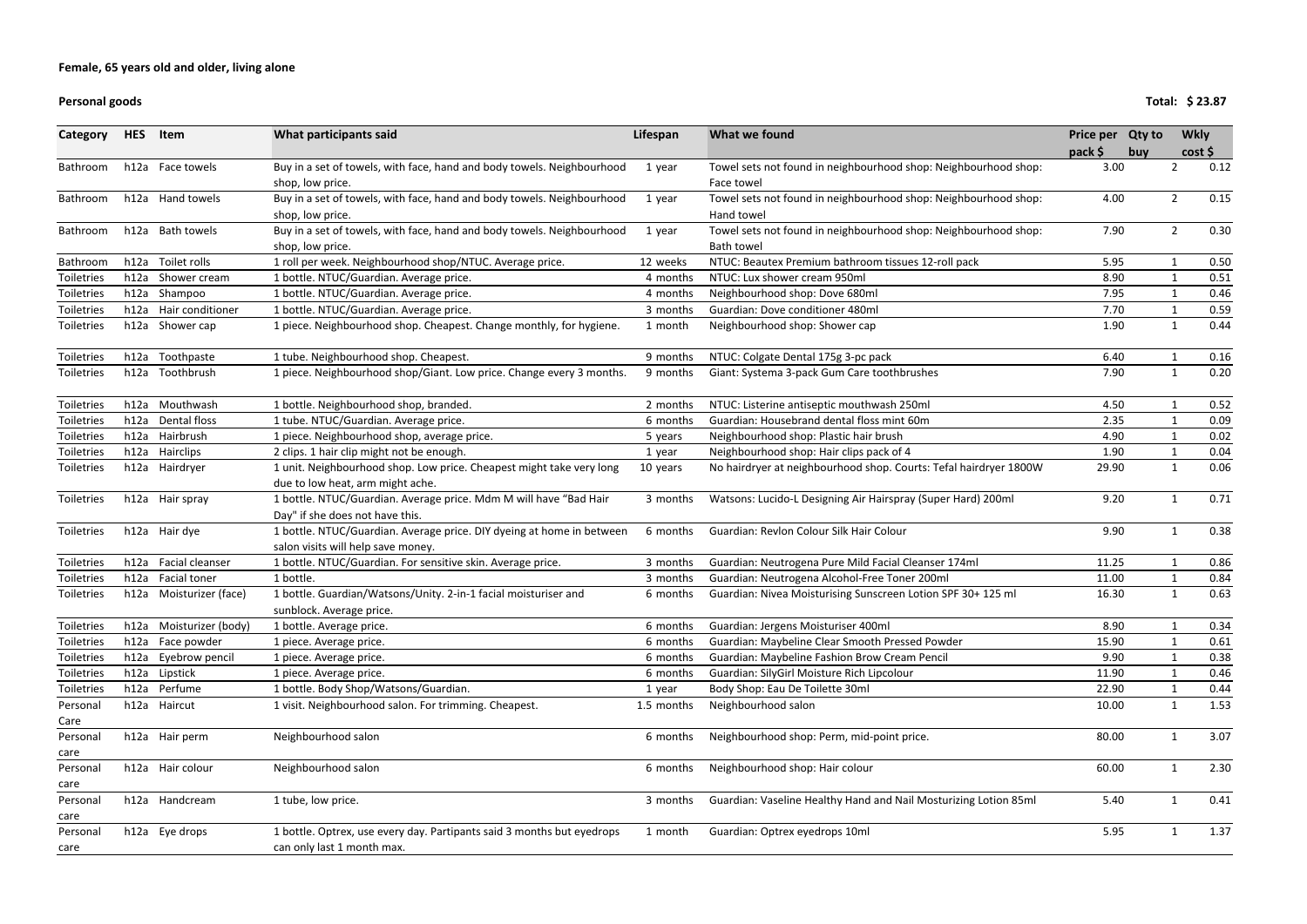| Category         | <b>HES</b> | Item                     | What participants said                                | Lifespan  | What we found                                                        | Price per Qty to<br>pack \$ | buy | <b>Wkly</b> | cost |
|------------------|------------|--------------------------|-------------------------------------------------------|-----------|----------------------------------------------------------------------|-----------------------------|-----|-------------|------|
| Personal<br>care |            | h12a Spectacles          | 1 pair. For spectacles and optician check.            | 2 years   | Owndays: Frame (\$158) and progressive (\$100) lenses                | 258.00                      |     |             | 2.47 |
| Personal<br>care |            | h12a Denture cleanser    | Daily use. To clean stains and get rid of bacteria.   | 1 year    | Guardian: Polident Denture Cleanser 36s (Overnight and 5min)         | 8.50                        |     | 10          | 1.63 |
| Personal<br>care |            | h12a Nail clipper        | 1 piece. Neighbourhood shop/pasar malam. Cheapest.    | 5 years   | Neighbourhood shop: Medium-sized                                     | 1.90                        |     |             | 0.01 |
| Personal<br>care |            | h12a Nail polish         | 1 bottle. Watsons/Guardian. Cheapest.                 | 6 months  | Watsons: Essence Bloggers' Beauty Secrets Nail Polish                | 3.50                        |     |             | 0.13 |
| Personal<br>care |            | h12a Nail polish remover | 1 bottle. Watsons/Guardian. Cheapest.                 | 6 months  | Watsons: Housebrand Revival Nail Polish Remover 150ml                | 3.50                        |     |             | 0.13 |
| Personal<br>care |            | h12a Cotton wool         | 1 pack. Watsons, Guardian. 1 pack will last 6 months. | 18 months | Watsons: Housebrand Facial Cotton Square puffs 160s in 3-pack bundle | 4.90                        |     |             | 0.06 |
| Personal<br>care |            | h12a Cotton buds         | 1 pack, daily usage.                                  | 20 months | NTUC: Fairprice Cotton Buds 3 x 200s                                 | 0.95                        |     |             | 0.01 |
| Medicine         | h8a        | Panadol                  | 1 pack. Polyclinic/pharmacy. Cheapest.                | 1 year    | Guardian: Panadol 20 caps                                            | 6.85                        |     |             | 0.13 |
| Medicine         | h8a        | Plasters                 | 1 pack.                                               | 1 year    | Guardian: Housebrand, assorted 20pcs.                                | 2.95                        |     |             | 0.06 |
| Medicine         | h8a        | Medicated plasters       | 1 box. For aches, pain e.g. Koyok                     | 1 year    | Guardian: Salonpas pain relieving patch, hot, 20pcs.                 | 6.10                        |     |             | 0.12 |
| Medicine         | h8a        | Antiseptic wash          | 1 bottle.                                             | 1 year    | Guardian: Dettol wound disinfectant 100ml                            | 3.80                        |     |             | 0.07 |
| Medicine         | h8a        | Antiseptic cream         | 1 tube. Pharmacy.                                     | 1 year    | Guardian: Housebrand antiseptic cream 30g                            | 3.10                        |     |             | 0.06 |
| Medicine         | h8a        | Indigestion pills        | 1 bottle. Pharmacy.                                   | 1 year    | Guardian: Enzyplex digestive enzymes 30 tabs                         | 15.20                       |     |             | 0.29 |
| Medicine         | h8a        | Diarrhea pills           | 1 pack.                                               | 1 year    | Guardian: Ultracarbon 20 pills                                       | 5.30                        |     |             | 0.10 |
| Medicine         | h8a        | Ointment                 | 1 bottle.                                             | 1 year    | Guardian: Axe oil 56ml                                               | 5.40                        |     |             | 0.10 |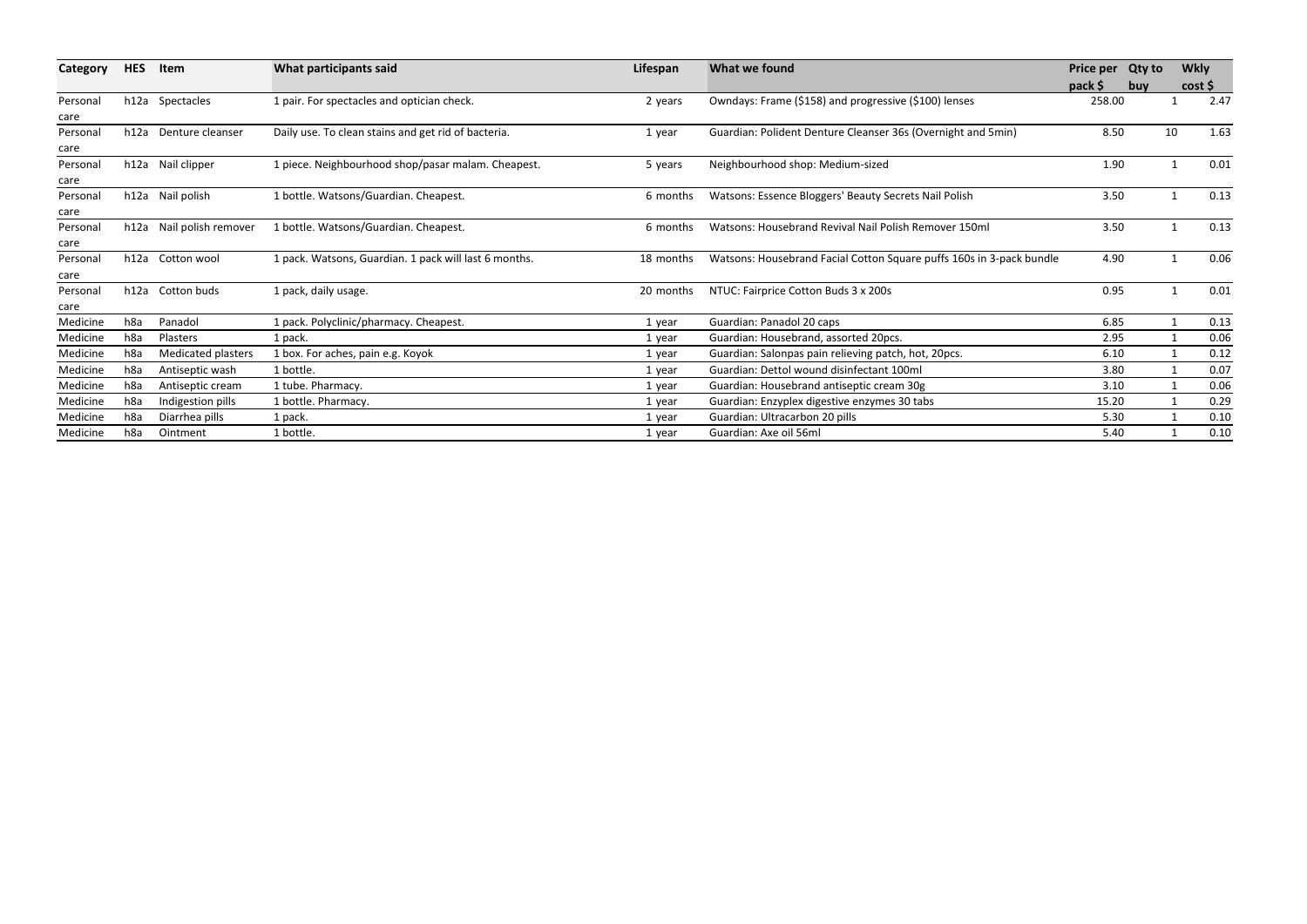**Transport**

## **Total: \$ 25.32**

| Category  | <b>HES</b> | Item        | What participants said                                                                                                                                                                                                                                                                   | Lifespan | What we found                                                                                                                                                                                                                  | Price per Qty to<br>pack \$ | buy | <b>Wkly</b><br>cost |
|-----------|------------|-------------|------------------------------------------------------------------------------------------------------------------------------------------------------------------------------------------------------------------------------------------------------------------------------------------|----------|--------------------------------------------------------------------------------------------------------------------------------------------------------------------------------------------------------------------------------|-----------------------------|-----|---------------------|
| Transport | h5b        | MRT and bus | 3-4 times a week                                                                                                                                                                                                                                                                         | 1 month  | Hybrid Concession Pass - Unlimited rides on basic bus services and<br>trains, for senior citizens aged 60 years and above. [\$40 monthly<br>unlimited travel pass (off-peak) was a two-year trial which ended in Dec<br>2017.] | 60.00                       |     | 13.81               |
| Transport | h5b        | Taxi        | Taxi trips for visits to clinics; heavy shopping e.g. return journey from<br>shopping with heavy items like rice, etc.; return journeys when out late<br>or in unfamiliar, faraway locations; or when it is raining heavily. \$50<br>monthly budget for use on any type of taxi service. | 1 month  |                                                                                                                                                                                                                                | 50.00                       |     | 11.51               |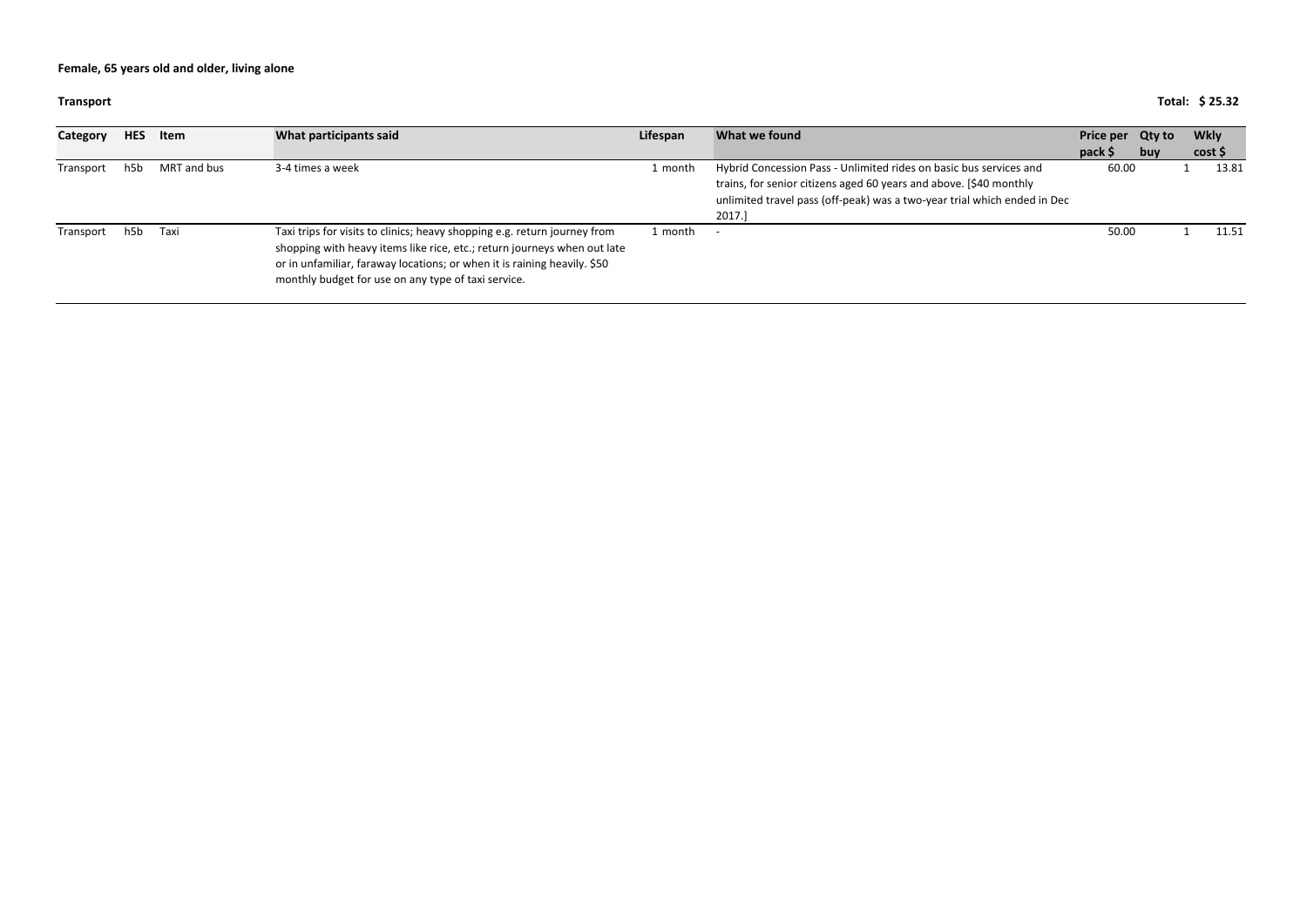### **Clothing**

| <b>Category</b>     | <b>HES</b>       | Item                      | What participants said                                                                                                                                                                            | Lifespan | What we found                                           | Price per | <b>Qty to</b> | <b>Wkly</b>    |      |
|---------------------|------------------|---------------------------|---------------------------------------------------------------------------------------------------------------------------------------------------------------------------------------------------|----------|---------------------------------------------------------|-----------|---------------|----------------|------|
|                     |                  |                           |                                                                                                                                                                                                   |          |                                                         | $pack$ \$ | buy           | cost           |      |
| Casual              | h4a              | Blouses (casual)          | 10 pieces. BHG/Metro/CK/neighbourhood shop/Geylang. Low price.                                                                                                                                    | 2 years  | CK: Low price blouse                                    | 18.00     |               | 10             | 1.73 |
| Casual              | h4a              | Dresses (casual)          | 4 pieces. BHG/Metro/CK/neighbourhood shop/Geylang. Low price.                                                                                                                                     | 2 years  | CK: Dress soft-silk synthetic material                  | 35.00     |               | 4              | 1.34 |
| Casual              | h4a              | Trousers (casual)         | 4 pieces. BHG/Metro/CK/neighbourhood shop/Geylang. Low price.                                                                                                                                     | 2 years  | CK: Low price trousers                                  | 30.00     |               | 4              | 1.15 |
| Casual              | h4a              | Skirts                    | 4 pieces. BHG/Metro/CK/neighbourhood shop/Geylang. Low price.                                                                                                                                     | 2 years  | CK: Low price skirt                                     | 12.00     |               | 4              | 0.46 |
| Formal              | h4a              | Blouses (formal)          | 3 pieces. BHG/Metro/CK/neighbourhood shop/Geylang. Soft, silk.<br>Average price. Replace after 2 years for variety.                                                                               | 2 years  | CK: Formal blouse                                       | 36.00     |               | $\mathbf{3}$   | 1.04 |
| Formal              | h4a              | Dresses (formal)          | 3 pieces. BHG/Metro/CK/neighbourhood shop/Geylang. Average price.                                                                                                                                 | 2 years  | CK: Dress soft-silk synthetic material                  | 45.00     |               | $\mathbf{3}$   | 1.29 |
| Formal              | h4a              | Trousers (formal)         | 2 pieces. BHG/Metro/CK/neighbourhood shop/Geylang. Average price.                                                                                                                                 | 2 years  | CK: Polyester blend cotton, flowy trousers with zipper. | 40.00     |               | $\overline{2}$ | 0.77 |
| Formal              | h4a              | Long skirts               | 2 pieces. BHG/Metro/CK/neighbourhood shop/Geylang. Average price.                                                                                                                                 | 2 years  | OG: Average price skirt                                 | 79.00     |               | $\overline{2}$ | 1.52 |
| Exercise            | h4a              | Dri-fit top               | 1 piece, around \$12.                                                                                                                                                                             | 2 year   | OG: Dri-fit top                                         | 12.00     |               | $\mathbf{1}$   | 0.12 |
| Exercise            | h <sub>4</sub> a | Track pants               | 1 pair.                                                                                                                                                                                           | 1 year   | Neighbourhood shop: Basic track pants                   | 9.00      |               | $\mathbf{1}$   | 0.17 |
| Exercise            | h4a              | Swim suit                 | 1 piece. Department store. Arena brand.                                                                                                                                                           | 5 years  | BHG/OG: Cheapest branded swim suit                      | 50.00     |               | 1              | 0.19 |
| Homewear            | h4a              | T-shirt                   | 5 pieces. Neighbourhood shop/market/pasar malam. Low price, can<br>serve as pyjamas. There must be variety of designs, not plain, because<br>"neighbors (might) think (we) never change clothes". | 5 years  | CK: Plain/printed cotton T-shirts                       | 10.90     |               | 5              | 0.21 |
| Homewear            | h <sub>4</sub> a | Shorts/pyjamas<br>bottoms | 5 pieces. Neighbourhood shop/market/pasar malam. Low price, can be<br>used for exercise.                                                                                                          | 5 years  | CK: Cotton, elastic band/drawstring.                    | 9.00      |               | 5              | 0.17 |
| Special<br>occasion | h4a              | Ethnic wear               | 2 pieces. BHG/Metro/CK/neighbourhood shop/Geylang. Average price.<br>Annual budget of \$100, can be used to purchase hijab for muslim<br>women.                                                   | 1 year   | $\overline{\phantom{a}}$                                | 100.00    |               | $\mathbf{1}$   | 1.92 |
| Underwear           | h4a              | <b>Bras</b>               | 5 or 6 bras. \$20-30, below that would be too cheap.                                                                                                                                              | 1 year   | CK/OG: No underwire and wire                            | 30.00     |               | 6              | 3.45 |
| Underwear           | h4a              | Panties                   | 12 pieces, 2 packs of 6. Neighbourhood shop. Low price. Elasticity does<br>not last for cheapest.                                                                                                 | 1 year   | CK: Basic panties, pack of 5 not 6.                     | 11.00     |               | $\mathbf{3}$   | 0.63 |
| Footwear            | h4b              | Pantyhose                 | 2 pairs. Neighbourhood shop. Knee-length, cheapest. For special<br>occasions.                                                                                                                     | 2 years  | <b>BHG: Basic pantyhose</b>                             | 6.50      |               | $\overline{2}$ | 0.12 |
| Footwear            | h4b              | Socks                     | 3 pairs. Neighbourhood shop. Low price.                                                                                                                                                           | 1 year   | Neighbourhood shop: White/black cotton socks            | 1.50      |               | $\mathbf{3}$   | 0.09 |
| Footwear            | h4b              | Track shoes               | 1 pair. Neighbourhood sports shop. Average price. Shoes that are too<br>cheap will hurt feet.                                                                                                     | 5 years  | Neighbourhood shop: Basic track shoes                   | 60.00     |               | $\mathbf{1}$   | 0.23 |
| Footwear            | h4b              | Low-heel shoes            | 1 pair. Department store. Around \$40, as long as it looks formal.                                                                                                                                | 3 years  | BHG/OG: Basic dress flats                               | 40.00     |               | 1              | 0.26 |
| Footwear            | h4b              | Sandals/slippers          | 2 pairs. Bata. Low price.                                                                                                                                                                         | 3 years  | Bata: Basic sandals                                     | 25.00     |               |                | 0.32 |
| Footwear            | h4b              | Indoor slippers           | 2 pairs. Neighbourhood shop. "Slippers needed at home as ceramic<br>floors are cold".                                                                                                             | 3 years  | Neighbourhood shop: Basic slippers                      | 3.90      |               | $2^{\circ}$    | 0.05 |
| Footwear            | h4b              | Casual shoes              | 2 pairs. Bata/Isetan. Cheapest.                                                                                                                                                                   | 2 years  | Bata: Basic shoes                                       | 30.00     |               | $\mathbf{2}$   | 0.58 |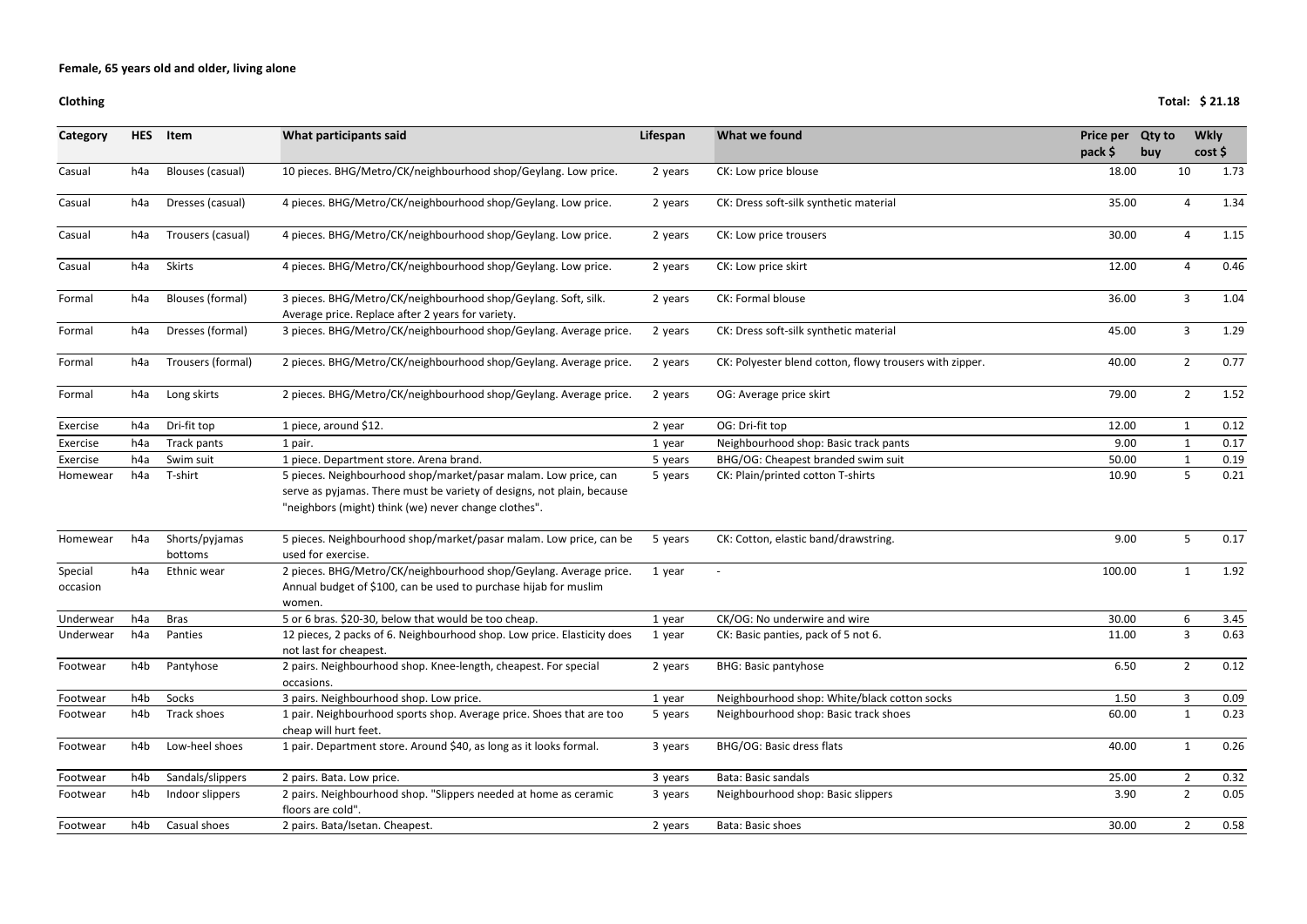| Category    | <b>HES</b> | Item              | What participants said                                                                                                                                                                                                             | Lifespan | What we found                                                                                                | <b>Price per</b><br>pack \$ | <b>Qty to</b><br>buy | <b>Wkly</b><br>cost |      |
|-------------|------------|-------------------|------------------------------------------------------------------------------------------------------------------------------------------------------------------------------------------------------------------------------------|----------|--------------------------------------------------------------------------------------------------------------|-----------------------------|----------------------|---------------------|------|
| Accessories |            | h12b Purse/wallet | 1 piece. Department store. Low price, so that leather will not peel.<br>Might need to change often if cheapest.                                                                                                                    | 5 years  | BHG/OG: Low price purse                                                                                      | 35.00                       |                      |                     | 0.13 |
| Accessories | h12b       | Watch             | 1 piece. Department store. Around \$60.                                                                                                                                                                                            | 5 years  | BHG: Wrist watch with metal chain                                                                            | 60.00                       |                      |                     | 0.23 |
| Accessories | h12b       | Watch battery     | Replace at neighbourhood watch shop                                                                                                                                                                                                | 1 year   | Neighbourhood watch shop                                                                                     | 5.00                        |                      |                     | 0.10 |
| Accessories |            | h12b Casual bag   | 2 pieces. Neighbourhood shop. For marketing. Might last longer if from<br>department store. Small.                                                                                                                                 | 2 years  | BHG: Polyester tote-bag                                                                                      | 19.00                       |                      | 2                   | 0.36 |
| Accessories |            | h12b Handbag      | 1 piece. Neighbourhood shop. Low price.                                                                                                                                                                                            | 1 year   | Neighbourhood shop: Small shoulder bag                                                                       | 11.90                       |                      |                     | 0.23 |
| Accessories | h12b       | Evening bag       | 1 piece. Department store. Low price, to also use as handbag. For<br>formal occasions.                                                                                                                                             | 5 years  | OG: Basic handbag                                                                                            | 35.00                       |                      |                     | 0.13 |
| Accessories | h4a        | Shawl             | 3 pieces, to use if cold, matching different clothing.                                                                                                                                                                             | 5 years  | Arab street: Shawl with thicker material                                                                     | 10.00                       |                      |                     | 0.12 |
| Accessories | h12b       | Jewellery         | Including necklaces. Annual budget of \$100. To look pretty, gain<br>respect when participating in social events. For hijab-wearing Muslim<br>women, the amount can also be used to purchase shawls (tudung), up<br>to 4 per year. | 1 year   | OG: Possible to get necklace, bracelet, ring, earrings and brooch for<br>\$100. Hijab/shawls cost \$15 each. | 100.00                      |                      |                     | 1.92 |
| Accessories | h12b Cap   |                   | 1 piece. Cheapest, Daiso.                                                                                                                                                                                                          | 5 years  | Daiso: Basic cap                                                                                             | 2.00                        |                      |                     | 0.01 |
| Accessories | h12b       | Luggage           | 1 piece. Wheels must spin 360 degrees. Medium size (bigger than cabin<br>size).                                                                                                                                                    | 10 years | NTUC: Slazenger luggage                                                                                      | 39.90                       |                      |                     | 0.08 |
| Accessories |            | h12b Umbrella     | 1 piece. Neighbourhood shop. Low price, foldable.                                                                                                                                                                                  | 5 years  | Neighbourhood shop: Foldable umbrella                                                                        | 7.50                        |                      |                     | 0.03 |
| Accessories | h12b       | Water bottle      | 1 bottle, BPA free, around \$10, 500 ml.                                                                                                                                                                                           | 2 years  | Neighbourhood shop: BPA-free bottle 500ml                                                                    | 5.00                        |                      |                     | 0.05 |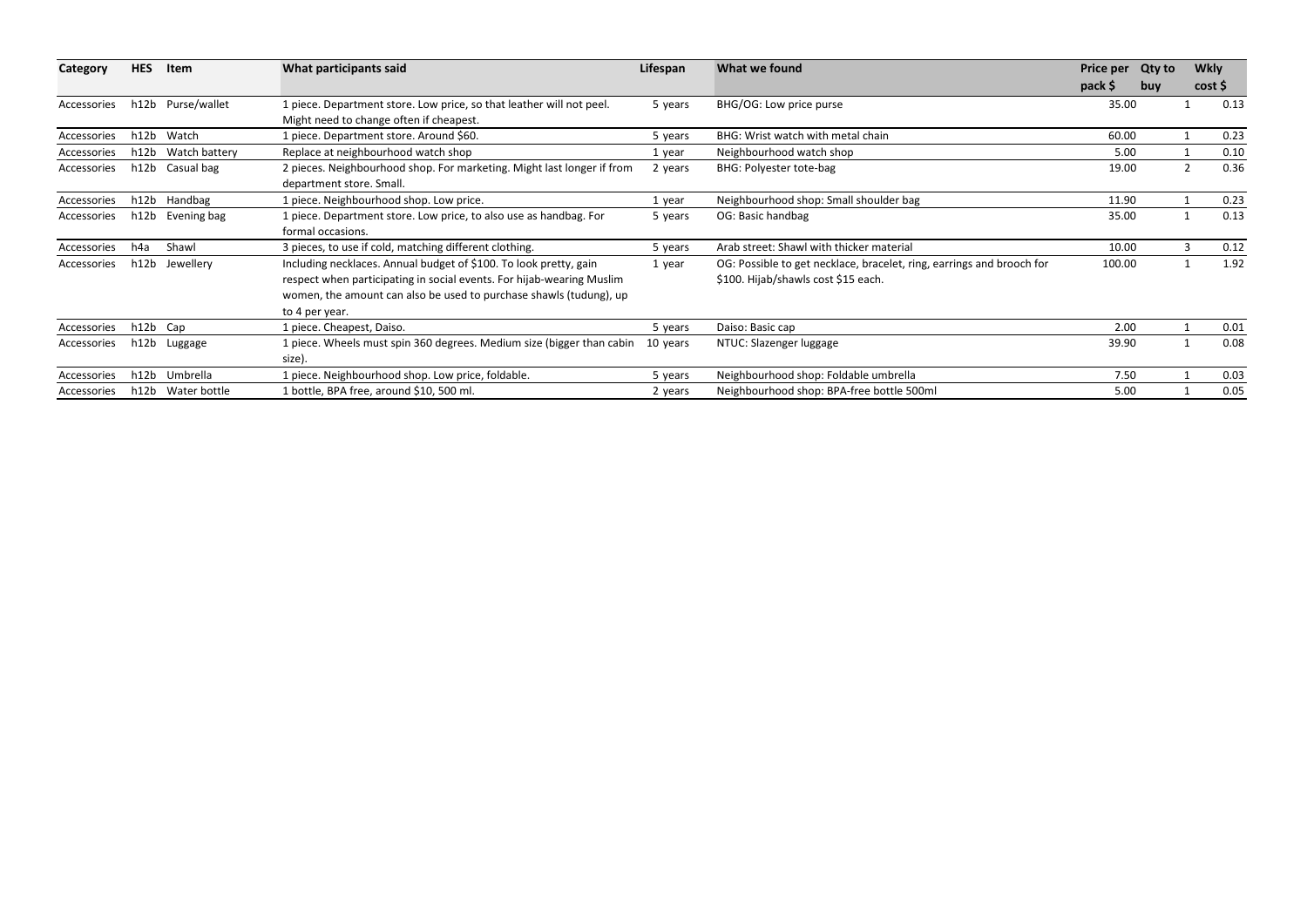**Social**

| Category   | <b>HES</b>       | Item             | What participants said                                                                             | Lifespan | What we found                                                            | Price per | <b>Qty to</b> | <b>Wkly</b> |
|------------|------------------|------------------|----------------------------------------------------------------------------------------------------|----------|--------------------------------------------------------------------------|-----------|---------------|-------------|
|            |                  |                  |                                                                                                    |          |                                                                          | pack \$   | buy           | cost        |
| Activities | h10a             | Leisure          | Leisure three time a week, e.g. movies, excursions, exercise.                                      | 1 week   | $\blacksquare$                                                           | 20.00     |               | 20.00       |
| Activities | h10a             | Education        | \$100 for 2-3 short courses or 1 long course per year.                                             | 1 year   | One-off short courses at the community centres cost around \$20, long    | 100.00    |               | 1.92        |
|            |                  |                  |                                                                                                    |          | courses (10 sessions) around \$150. Subsidies available, e.g. National   |           |               |             |
|            |                  |                  |                                                                                                    |          | Silver Academy, SkillsFuture.                                            |           |               |             |
| Activities | h10c             | Holidays         | \$500 for short vacation, twin-sharing.                                                            | 1 year   | \$500 will cover flights and twin-sharing room in Indonesia or Bangkok   | 500.00    |               | 9.59        |
|            |                  |                  |                                                                                                    |          | for 2-3 days. Planned tours are widely available, with community centres |           |               |             |
|            |                  |                  |                                                                                                    |          | or tour groups.                                                          |           |               |             |
| Activities | h10c             | Passport renewal | \$70 each time.                                                                                    | 5 years  | $\overline{\phantom{a}}$                                                 | 70.00     |               | 0.27        |
| Activities | h10a             |                  | Home/hospital visiting About \$50-\$60 per year, based on \$10 per visit, 5-6 visits per year. For | 1 year   | $\overline{\phantom{a}}$                                                 | 60.00     |               | 1.15        |
|            |                  |                  | same person, only necessary to bring something for first visit. Will bring                         |          |                                                                          |           |               |             |
|            |                  |                  | fruit, instead of flowers which are expensive and not practical.                                   |          |                                                                          |           |               |             |
| Activities | h <sub>3</sub> a | Restaurant meals | Once per month, \$50 per meal.                                                                     | 1 month  |                                                                          | 50.00     |               | 11.51       |
| Special    | h10a             | Festivals        | \$300 per year for ang bao. \$100 per year for snacks and cookies, for                             | 1 year   |                                                                          | 400.00    |               | 7.67        |
| occasions  |                  |                  | variety.                                                                                           |          |                                                                          |           |               |             |
| Special    |                  | h10a Worship     | Give alms, \$250 per year or around \$20 per month.                                                | 1 year   | $\overline{a}$                                                           | 250.00    |               | 4.79        |
| occasions  |                  |                  |                                                                                                    |          |                                                                          |           |               |             |
| Special    |                  | h10a Birthdays   | 6 gifts or \$120 per year. Family do not expect older people to buy                                | 1 year   | $\overline{\phantom{a}}$                                                 | 120.00    |               | 2.30        |
| occasions  |                  |                  | expensive gifts for children, "can still be respected".                                            |          |                                                                          |           |               |             |
| Special    |                  | h10a Weddings    | Costs depend on where the wedding is held. Annual budget of \$200 for                              | 1 year   | $\overline{a}$                                                           | 200.00    |               | 3.84        |
| occasions  |                  |                  | one expensive wedding or a few smaller ones.                                                       |          |                                                                          |           |               |             |
| Special    |                  | h10a Funerals    | \$100 per year.                                                                                    | 1 year   | $\overline{\phantom{a}}$                                                 | 100.00    |               | 1.92        |
| occasions  |                  |                  |                                                                                                    |          |                                                                          |           |               |             |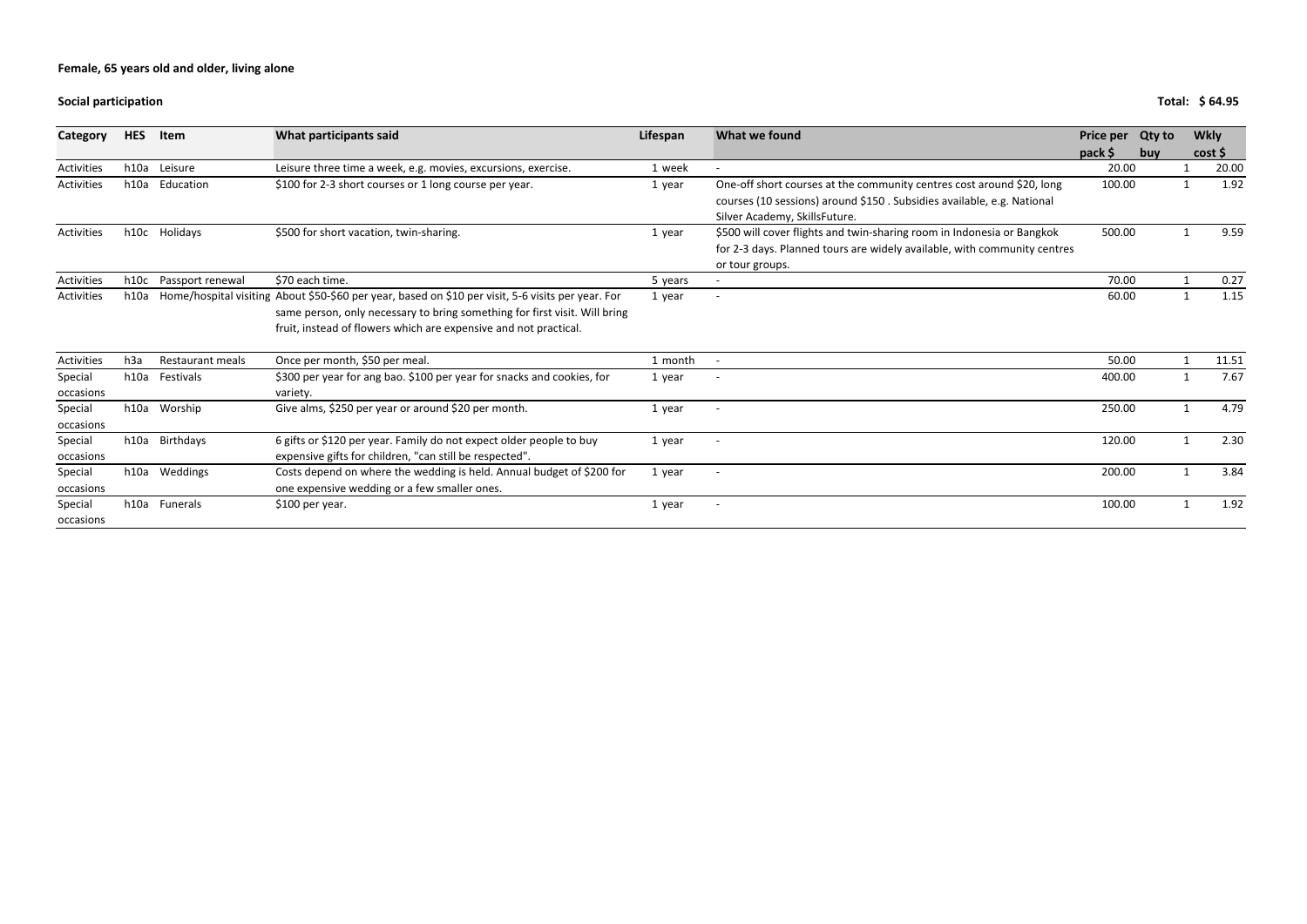| Category  | <b>HES</b> | Item                                  | <b>Weekly portion</b>                                                           | What we found                                                                              | Lifespan | <b>Price per</b> | <b>Qty to</b> | <b>Wkly</b>    |      |
|-----------|------------|---------------------------------------|---------------------------------------------------------------------------------|--------------------------------------------------------------------------------------------|----------|------------------|---------------|----------------|------|
|           |            |                                       |                                                                                 |                                                                                            | (weeks)  | $pack$ \$        | buy           | cost           |      |
| Eating in | h1         | Wholemeal bread                       | 6 slices, OR high fibre white bread/soft meal bread. Will freeze for a<br>week. | Fairprice Multigrain Wholemeal Bread, 10 slices, 320g.                                     | 1.00     | 1.15             |               | -1             | 1.15 |
| Eating in | h1         | Olive oil spread                      | $1$ tsp (5g)                                                                    | Naturel Olive Spread 250g                                                                  | 26.07    | 3.65             |               |                | 0.14 |
| Eating in | h1         | Jam                                   | $1$ tsp (5g)                                                                    | Frezfruta Jam Strawberry 450g (Halal)                                                      | 90.00    | 3.00             |               |                | 0.03 |
| Eating in | h1         | Peanut butter                         | 1 flat tsp (5g)                                                                 | Peter Pan peanut butter 462g                                                               | 26.07    | 5.35             |               |                | 0.21 |
| Eating in | h1         | Reduced fat cheese                    | 2 slices                                                                        | FairPrice Cheese Slices Reduced Fat, 12 slices, 250g (Halal).                              | 4.00     | 4.25             |               |                | 1.06 |
| Eating in | h1         | Egg                                   | 4.5 eggs                                                                        | Pasar fresh eggs 10pcs                                                                     | 2.22     | 1.55             |               |                | 0.70 |
| Eating in | h1         | Tea                                   | 5 cups                                                                          | Dilmah Variety Tea Bags 20 satchets x 2g (Halal)                                           | 4.00     | 4.25             |               |                | 1.06 |
| Eating in | h1         | Coffee                                | 6 cups                                                                          | Owl heritage blend ground coffee 500g, 70 cups (Halal).                                    | 11.67    | 5.70             |               |                | 0.49 |
| Eating in | h1         | Uncooked rolled oats 11/3 bowl (100g) |                                                                                 | Fairprice rolled oats 1kg                                                                  | 10.00    | 4.35             |               | 1              | 0.44 |
| Eating in | h1         | Honey                                 | $2$ tsp $(10g)$                                                                 | Polleney Pure Honey 454g (Halal)                                                           | 45.40    | 4.75             |               |                | 0.10 |
| Eating in | h1         | Fruit                                 | 11 pieces banana/apple/pear/grapes                                              | 1 x Sumifru Cavendish Banana, 5pcs, 700g (\$2.00), 2 x S.A Packham Pear,<br>5pcs (\$2.69). | 1.36     | 7.38             |               | $\mathbf{1}$   | 5.41 |
| Eating in | h1         | Uncooked brown rice 350g              |                                                                                 | Fairprice Thai brown unpolished rice 2.5kg                                                 | 7.14     | 5.50             |               | $\mathbf 1$    | 0.77 |
| Eating in | h1         | Uncooked beehoon                      | 100 <sub>g</sub>                                                                | Starlion Rice Vermicelli 500g (Halal)                                                      | 5.00     | 1.65             |               |                | 0.33 |
| Eating in | h1         | Egg noodles                           | 100 <sub>g</sub>                                                                | Sun Brand Egg Noodles 200g (Halal)                                                         | 2.00     | 1.05             |               |                | 0.53 |
| Eating in | h1         | Broccoli                              | 250g                                                                            | Pasar Australian Broccoli 250g (\$0.69/100g)                                               | 1.00     | 1.73             |               |                | 1.73 |
| Eating in | h1         | Carrots                               | 150 <sub>g</sub>                                                                | Pasar Prepacked Carrots 500g                                                               | 1.00     | 0.90             |               |                | 0.90 |
| Eating in | h1         | Chinese spinach                       | 230g                                                                            | Chef Chinese spinach 250g                                                                  | 1.00     | 1.65             |               |                | 1.65 |
| Eating in | h1         | Prawns                                | 90g                                                                             | Okeanoss IQF Shrimp Meat Tail Off 400g                                                     | 4.44     | 8.80             |               |                | 1.98 |
| Eating in | h1         | Lettuce                               | 150 <sub>g</sub>                                                                | Pasar Local Lettuce 220g                                                                   | 1.00     | 1.30             |               |                | 1.30 |
| Eating in | h1         | Tomato                                | 150 <sub>g</sub>                                                                | Fresh Tomatoes 600g                                                                        | 1.00     | 1.55             |               |                | 1.55 |
| Eating in | h1         | Avocado                               | 1/2 avocado                                                                     | NZ/USA Avanza Avocado 2s                                                                   | 1.00     | 4.99             |               |                | 4.99 |
| Eating in | h1         | Yogurt                                | 1 tbsp + '1 small tub' for snack                                                | Marigold Plain/Low Fat Yogurt 2 x 140g                                                     | 1.00     | 2.20             |               |                | 2.20 |
| Eating in | h1         | Fresh lemon juice                     | $1$ tsp (5ml)                                                                   | Sunkist USA Lemon                                                                          | 1.00     | 0.85             |               |                | 0.85 |
| Eating in | h1         | Shiitake mushrooms                    | 20 <sub>g</sub>                                                                 | VTP Shiitake Mushrooms 200g                                                                | 1.00     | 2.30             |               |                | 2.30 |
| Eating in | h1         | Capsicum                              | 50g                                                                             | Green Capsicum 300g                                                                        | 1.00     | 1.65             |               |                | 1.65 |
| Eating in | h1         | Tofu                                  | 110g                                                                            | FairPrice Chinese Tofu 300g (Halal)                                                        | 1.00     | 0.80             |               |                | 0.80 |
| Eating in | h1         | Canned tuna                           | 90g                                                                             | Ayam Brand Tuna Chunks in Water 150g (Halal)                                               | 1.00     | 2.45             |               |                | 2.45 |
| Eating in | h1         | Kailan                                | 150 <sub>g</sub>                                                                | Pasar Kailan 220g                                                                          | 1.00     | 0.85             |               |                | 0.85 |
| Eating in | h1         | Spring onion                          | 10 <sub>g</sub>                                                                 | MYS Spring Onion 80-100g                                                                   | 1.00     | 0.85             |               |                | 0.85 |
| Eating in | h1         | Low fat milk                          | 1.33L (4 cups, 22tbsp)                                                          | FairPrice UHT Milk Low Fat 1L (Halal)                                                      | 1.50     | 1.90             |               | $\overline{2}$ | 2.53 |
| Eating in | h1         | Spanish mackerel                      | 180g                                                                            | Okeanoss Frozen Saba Mackerel Fillet 400g                                                  | 2.22     | 6.45             |               |                | 2.90 |
| Eating in | h1         | Chicken breast                        | 270g                                                                            | Zac Meat Fresh Chicken Breast 300g (Halal)                                                 | 1.11     | 3.25             |               |                | 2.93 |
| Eating in | h1         | Roasted nuts                          | $1/2$ handful $(20g)$                                                           | Camel Roasted Cashew Nuts 400g (Halal)                                                     | 20.00    | 11.90            |               |                | 0.60 |
| Eating in | h1         | Cake                                  | 1 pc, non-cream                                                                 | 1 slice of sugar roll from Polar Cakes OR butter cake from<br>neighbourhood bakery         | 1.00     | 1.30             |               | $\mathbf{1}$   | 1.30 |
| Eating in | h1         | Steamed chicken pau 2 (small)         |                                                                                 | New Moon Wholemeal Vegetable Bun, 9pcs, 270g (Halal).                                      | 4.50     | 3.30             |               |                | 0.73 |
| Eating in | h1         | Plain wholemeal<br>biscuits           | 4 packets                                                                       | Hup Seng Wholemeal Cracker, 10 packs, 225g (Halal).                                        | 2.50     | 2.10             |               |                | 0.84 |

**(weeks)pack \$**1.00 **Price per Qty to**  1.15 **buyWkly cost \$**1.15  $0.03$  $0.21$  $\boxed{1.06}$  $0.70$ 1.06  $0.49$  $0.44$  $\frac{1}{5.41}$ 1.36 7.38 1 5.50 1 0.77  $0.53$  $1.73$  $0.90$  $1.65$ 1.98  $1.30$  $\frac{1.55}{ }$ 4.99  $0.85$  $0.80$  $2.45$  $0.85$  $0.85$  $2.53$  $2.90$  2.93  $1.30$ 1.00 1.30 1

**Food**

**Total: \$ 85.79**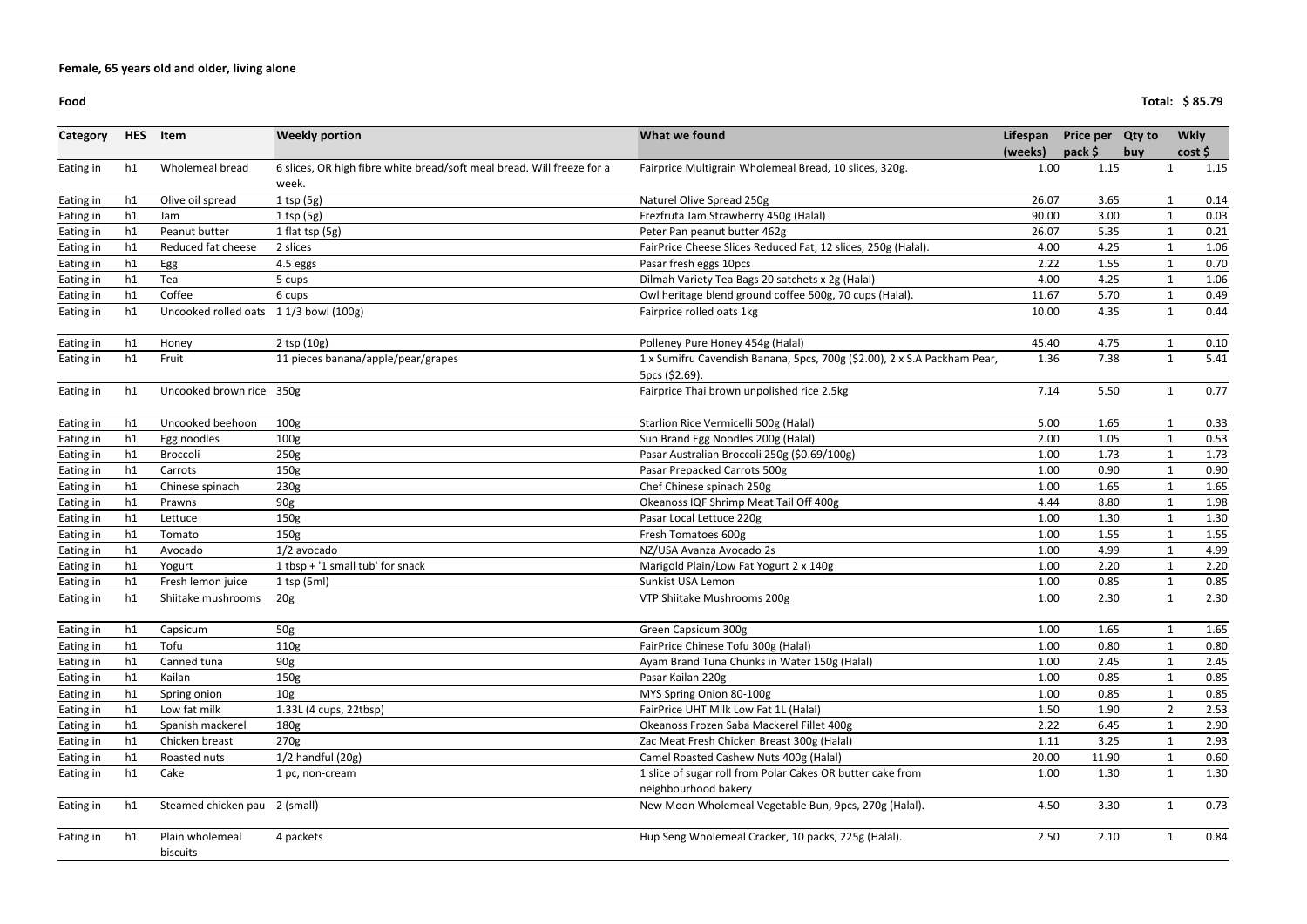| Category   | <b>HES</b> | Item                                 | <b>Weekly portion</b>                                                          | What we found                                                                                                     | Lifespan | Price per Qty to |     | <b>Wkly</b>    |       |
|------------|------------|--------------------------------------|--------------------------------------------------------------------------------|-------------------------------------------------------------------------------------------------------------------|----------|------------------|-----|----------------|-------|
|            |            |                                      |                                                                                |                                                                                                                   | (weeks)  | pack \$          | buy | cost           |       |
| Eating in  | h1         | Onion                                | 50g                                                                            | Chef Small Onion 500g                                                                                             | 3.00     | 1.50             |     |                | 0.50  |
| Eating in  | h1         | Garlic                               | $2$ tsp $(10g)$                                                                | Chef China Garlic 500g                                                                                            | 3.00     | 2.55             |     |                | 0.85  |
| Eating in  | h1         | Ginger                               | 1 tbsp (6g), shredded                                                          | CHN/IDN Old Ginger 400g                                                                                           | 3.00     | 1.80             |     | $\mathbf{1}$   | 0.60  |
| Eating in  | h1         | Oyster sauce                         | 2 tbsp (30ml)                                                                  | Fairprice Oyster Sauce 430ml (Halal)                                                                              | 14.33    | 1.95             |     | 1              | 0.14  |
| Eating in  | h1         | Sesame oil                           | 2 tsp (10ml)                                                                   | Double pagoda brand 250ml (Halal)                                                                                 | 25.00    | 4.00             |     |                | 0.16  |
| Eating in  | h1         | White pepper                         | 8 pinches (8g)                                                                 | Fairprice ground white pepper 25g                                                                                 | 3.13     | 1.85             |     |                | 0.59  |
| Eating in  | h1         | Olive oil                            | 4 tsp (20ml)                                                                   | Fairprice olive oil 1L                                                                                            | 50.00    | 14.50            |     |                | 0.29  |
| Eating in  | h1         | Low sodium chicken                   | $1/2$ cube                                                                     | Maggi Homemade Low Sodium stock cube, 6 cubes, 60g.                                                               | 12.00    | 1.60             |     | $\mathbf{1}$   | 0.13  |
|            |            | stock                                |                                                                                |                                                                                                                   |          |                  |     |                |       |
| Eating in  | h1         | Salt                                 | $1$ pinch $(1g)$                                                               | Fairprice Fine Salt 500g                                                                                          | 500.00   | 0.45             |     |                | 0.001 |
| Eating in  | h1         | Light soya sauce                     | $1$ tsp (5ml)                                                                  | FairPrice Soya Sauce Light 660ml                                                                                  | 132.00   | 1.75             |     | $\mathbf{1}$   | 0.01  |
| Eating in  | h1         | Dark soya sauce                      | Additional condiment (not in menu)                                             | FairPrice Soya Sauce Dark 660ml                                                                                   | 104.29   | 1.75             |     | 1              | 0.02  |
| Eating in  | h1         | Sugar                                | Additional condiment (not in menu)                                             | FairPrice Pure Cane Sugar Fine Grain 1kg                                                                          | 104.29   | 1.55             |     |                | 0.01  |
| Eating out | h3b        | Fruit                                | 3 pieces watermelon/papaya                                                     | Pineapple (\$0.80), watermelon (\$0.70), papaya (\$0.80).                                                         | 1.00     | 0.80             |     | 3              | 2.40  |
| Eating out | h3b        | Coffee/tea                           | 3 cups si/siu dai/kosong                                                       | Kopi-si/teh-si \$1.10, kosong \$0.90.                                                                             | 1.00     | 1.10             |     | 3              | 3.30  |
| Eating out | h3b        | Lontong                              | OR mee rebus OR fried beehoon with fishcake (non-fried) and 1<br>vegetable     | Lontong \$3.00, mee rebus \$2.50, fried beehoon with fishcake and<br>vegetable \$2.20.                            | 1.00     | 3.00             |     | $\mathbf{1}$   | 3.00  |
| Eating out | h3b        | Prawn mee soup                       | OR porridge with sliced fish/chicken/lean meat                                 | Prawn mee soup \$3.50, chicken porridge at Halal stall \$2.50.                                                    | 1.00     | 3.50             |     |                | 3.50  |
| Eating out | h3b        | Wanton noodle soup                   | OR chicken/lean meat porridge, twice a week.                                   | Wanton noodle soup \$3.00, chicken porridge at Halal stall \$2.50.                                                | 1.00     | 3.00             |     | $\overline{2}$ | 6.00  |
| Eating out | h3b        | Char siew rice                       | OR chicken rice/duck breast rice, twice a week.                                | Char siew rice/chicken rice/braised duck rice \$3.00                                                              | 1.00     | 3.00             |     | 2              | 6.00  |
| Eating out | h3b        | vegetables, minimal<br>gravy)        | Nasi padang (1 meat 2 OR economy rice with 1 meat 2 vegetables OR chicken rice | Nasi padang (1 meat/fish 2 vegetables) \$5.00, economy rice (1 meat 2<br>vegetables) \$3.10, chicken rice \$3.00. | 1.00     | 5.00             |     | $\mathbf{1}$   | 5.00  |
| Eating out | h3b        | Yong tau foo with bee -<br>hoon soup |                                                                                | Yong tau foo soup, 6 items+any noodle.                                                                            | 1.00     | 3.00             |     | $\mathbf{1}$   | 3.00  |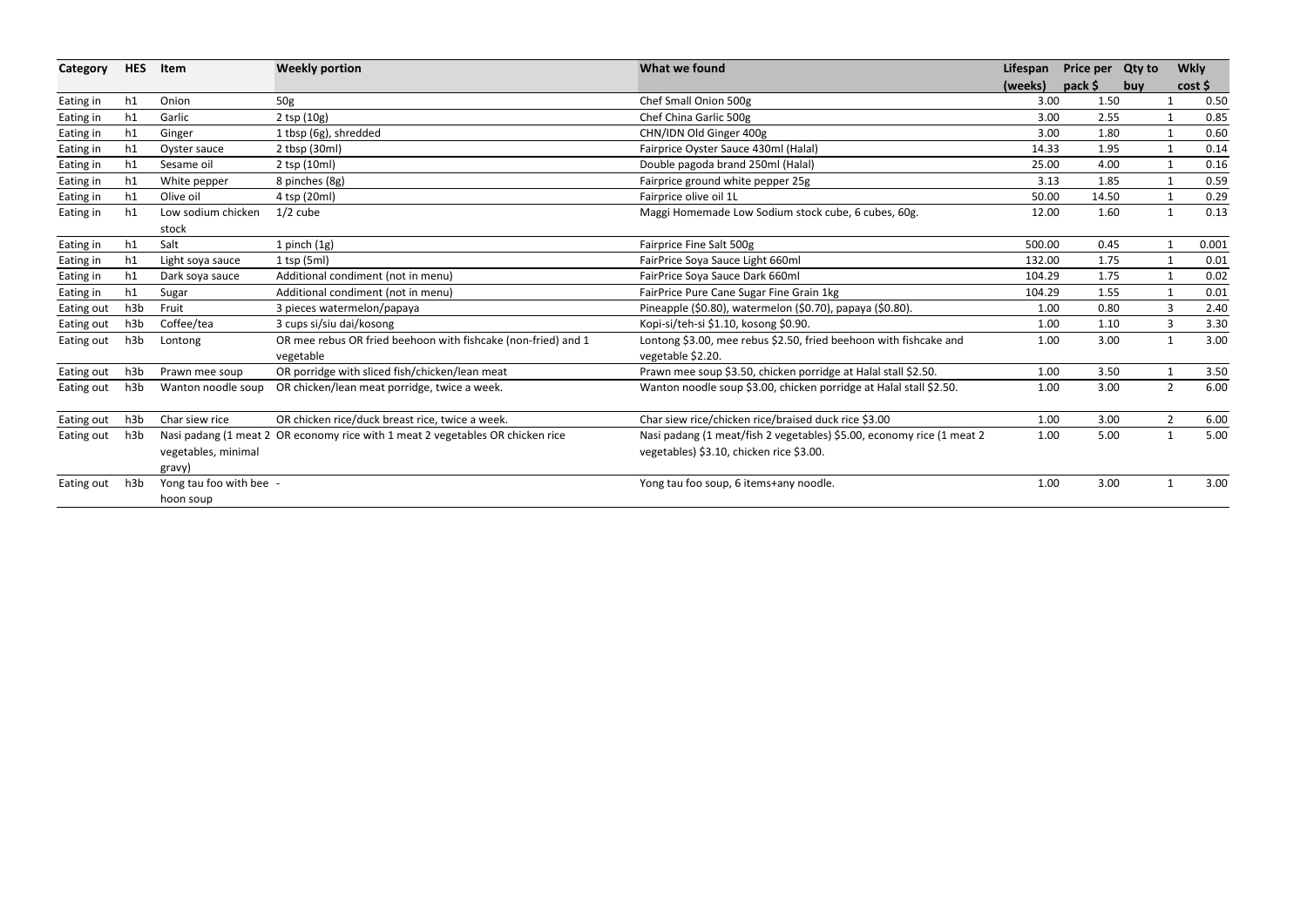### **Healthcare**

|  | Total: \$16.66 |  |
|--|----------------|--|
|--|----------------|--|

| <b>Category</b> | <b>HES</b>       | Item                                                    | What participants said                                               | Lifespan | What we found                                                         | Price per Qty to |     | <b>Wkly</b> |      |
|-----------------|------------------|---------------------------------------------------------|----------------------------------------------------------------------|----------|-----------------------------------------------------------------------|------------------|-----|-------------|------|
|                 |                  |                                                         |                                                                      |          |                                                                       |                  | buv |             | cost |
| Screening       | h8b              | Colorectal cancer                                       | Follow guideline, once a year.                                       | 1 year   | <b>CHAS GP</b>                                                        | 32.00            |     |             | 0.61 |
| Screening       | h8b              | Cervical cancer                                         | Follow guideline, every 3 years.                                     | 3 years  | CHAS GP                                                               | 10.25            |     |             | 0.07 |
| Screening       | h8b              | Breast cancer                                           | Follow guideline, every 2 years.                                     | 2 years  | Polyclinic                                                            | 50.00            |     |             | 0.48 |
| Screening       | h8b              | Diabetes,<br>hypertension, high<br>cholesterol, obesity | Guideline says every 3 years, participants said once a year.         | 1 year   | <b>CHAS GP</b>                                                        | 10.00            |     |             | 0.19 |
| Screening       | h8b              | Dental check-ups                                        | Guideline says once or twice a year, participants said twice a year. | 6 months | Polyclinic                                                            | 16.80            |     |             | 0.64 |
| Vaccination     | h8b              | Flu                                                     | Follow guideline, once a year.                                       | 1 year   | Polyclinic                                                            | 30.00            |     |             | 0.58 |
| Vaccination     | h <sub>8</sub> b | Pneumococcal                                            | Follow guideline, 1-2 doses in adulthood.                            | 23 years | One-off, estimated \$150. Female Life Expectancy at 65 in 2017 = 22.5 | 150.00           |     |             | 0.13 |
|                 |                  | disease                                                 |                                                                      |          | years.                                                                |                  |     |             |      |
| Vaccination     | h8b              | Zoster (shingles)                                       | Follow guideline, 1 dose from 60 years old.                          | 27 years | TTSH. Female Life Expectancy at 60 in 2017 = 27.0 years.              | 240.75           |     |             | 0.17 |
| Treatment       | h8b              | <b>GP</b> visits                                        | Three times a year, at polyclinic.                                   | 4 months | Polyclinic: Consultation and medication                               | 14.00            |     |             | 0.81 |
| Treatment       | h8b              | Cataract                                                | Where necessary, up to two eyes.                                     | 23 years | Public hospital: Day surgery, P75 bill \$1193 per eye in 2017.        | 2386.00          |     |             | 2.03 |
| Treatment       | h8b              | Dentures                                                | Where necessary, up to two arches.                                   | 23 years | Polyclinic: Up to \$707 per arch                                      | 1414.00          |     |             | 1.21 |
| Treatment       | h8b              | Implants                                                | Where necessary, up to two units.                                    | 23 years | Polyclinic: Up to \$1944 per unit                                     | 3888.00          |     |             | 3.31 |
| Treatment       | h8b              | Crowns                                                  | Where necessary, up to two teeth.                                    | 23 years | Polyclinic: Up to \$786 per tooth                                     | 1572.00          |     |             | 1.34 |
| Treatment       | h8b              | Wisdom tooth                                            | Where necessary, up to two teeth.                                    | 23 years | Polyclinic: Up to \$825 per tooth                                     | 1650.00          |     |             | 1.41 |
|                 |                  | extraction                                              |                                                                      |          |                                                                       |                  |     |             |      |
| Treatment       | h8b              |                                                         | Root canal treatment Where necessary, up to two teeth.               | 23 years | Polyclinic: Up to \$815 per tooth                                     | 1630.00          |     |             | 1.39 |
| Emergency       | h8b              | A&E visits                                              | Once a year.                                                         | 1 year   | Public hospital                                                       | 120.00           |     |             | 2.30 |